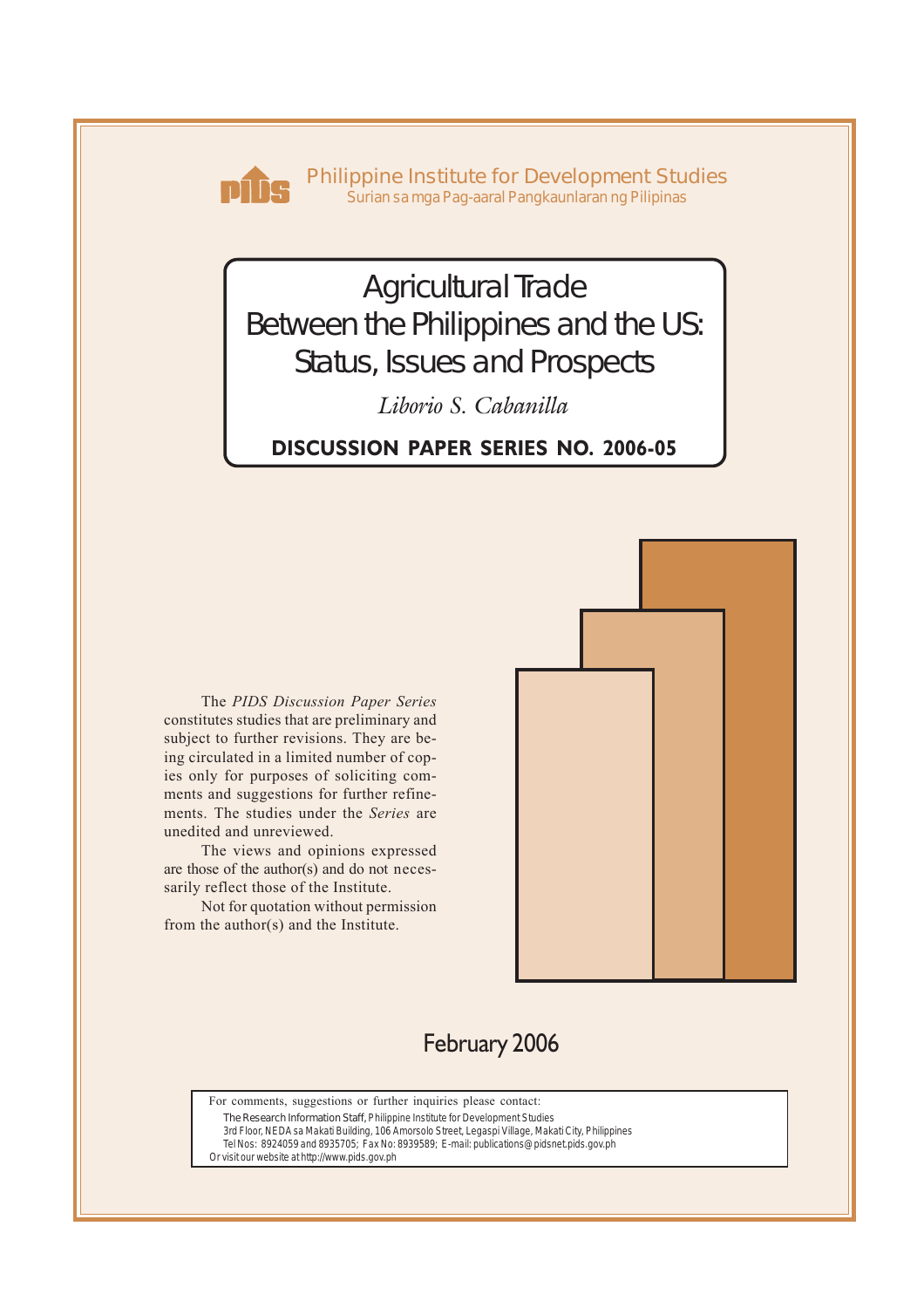# **Agricultural Trade between the Philippines and the US:**  Status, Issues, and Prospects<sup>1</sup>

**Liborio S. Cabanilla<sup>2</sup>**

#### **Abstract**

The paper describes the environment under which RP-US Agricultural trade currently operates. It also highlights key issues affecting current trade flows between the Philippines and the US, and provides background information vital for future bilateral agricultural negotiations with the U.S. Further to this, it shows that two major factors will determine the prospective net effects of a RP-US FTA on Philippine agriculture. First, the effects on exports will depend on the extent of US reduction of NTBs, particularly on mangoes, carrageenan, and canned tuna. Second, Philippine imports from the US will depend on its willingness to reconsider position, particularly on rice and corn. On this count, it must be noted that rice is an important wage good, and corn is a key livestock feed ingredient. Moreover, the advent of an FTA with the US should be a good reason to get Philippine agriculture better organized, in terms of policy and institutional support.

*Key words: Agricultural Trade, US Agriculture support programs, Domestic Support Programs, Non-Tariff Barriers, liberalization, border controls, market access* 

 $\overline{a}$ 

<sup>1</sup> Report submitted to the Philippine APEC Study Center Network (PASCN)-Philippine Institute for Development Studies under the RP-US FTA study.

<sup>&</sup>lt;sup>2</sup> Professor, Economics Department, UPLB. The author wishes to thank Dr. Rey Velasco, Professor, College of Agriculture, UPLB and Dr. Serrano, Director, PHTRC, UPLB for their assistance on technical matters concerning trade with the US. He also thanks the NAFC, Department of Agriculture for organizing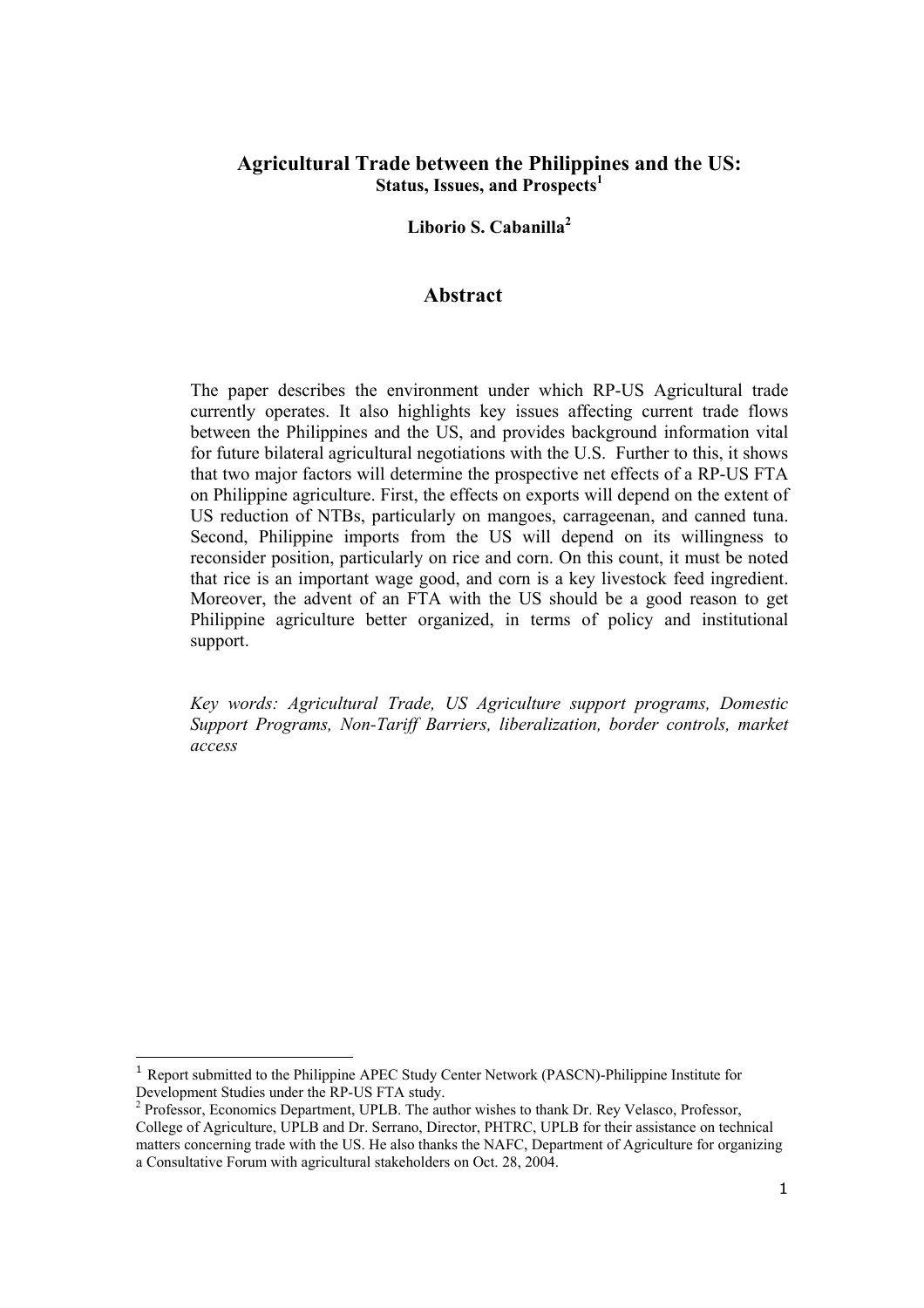# **Agricultural Trade between the Philippines and the US: Status, Issues, and Prospects**

#### **L. S. Cabanilla**

#### **I. Introduction**

#### **Objective**

Differences in resource endowments and agro-climatic and geophysical environments are important bases for agricultural trade between the Philippines and the United States. However, the flow of goods between the two countries is often hindered by sector-specific and trade policies that ultimately result in sub-optimal trade flows.

In support of current plans to pursue a Free Trade Agreement with the US, this paper provides background information for improving the Philippines-US bilateral relations on agriculture. It is an effort to understand the environment under which trade between the Philippines and the US currently operates, and, provide basis for future negotiations. Section II presents an analysis of the status and future prospects of RP-US agricultural trade. Key issues on tariff and non-tariff barriers are also discussed in this section. Section III reviews the policies in the US that have important bearing on Philippine agriculture, and Section IV offers a number of recommendations.

#### **Rationale**

A Free Trade Agreement between the Philippines and the United States at this time is significant for Philippine agriculture. It offers new opportunities and establishes better modalities to improve the flow of goods, services, and technology mutually beneficial to both countries. It fosters the need to reconsider policy positions that lead to imbalanced trade. It will be noted that beginning in the early 90's, the country's net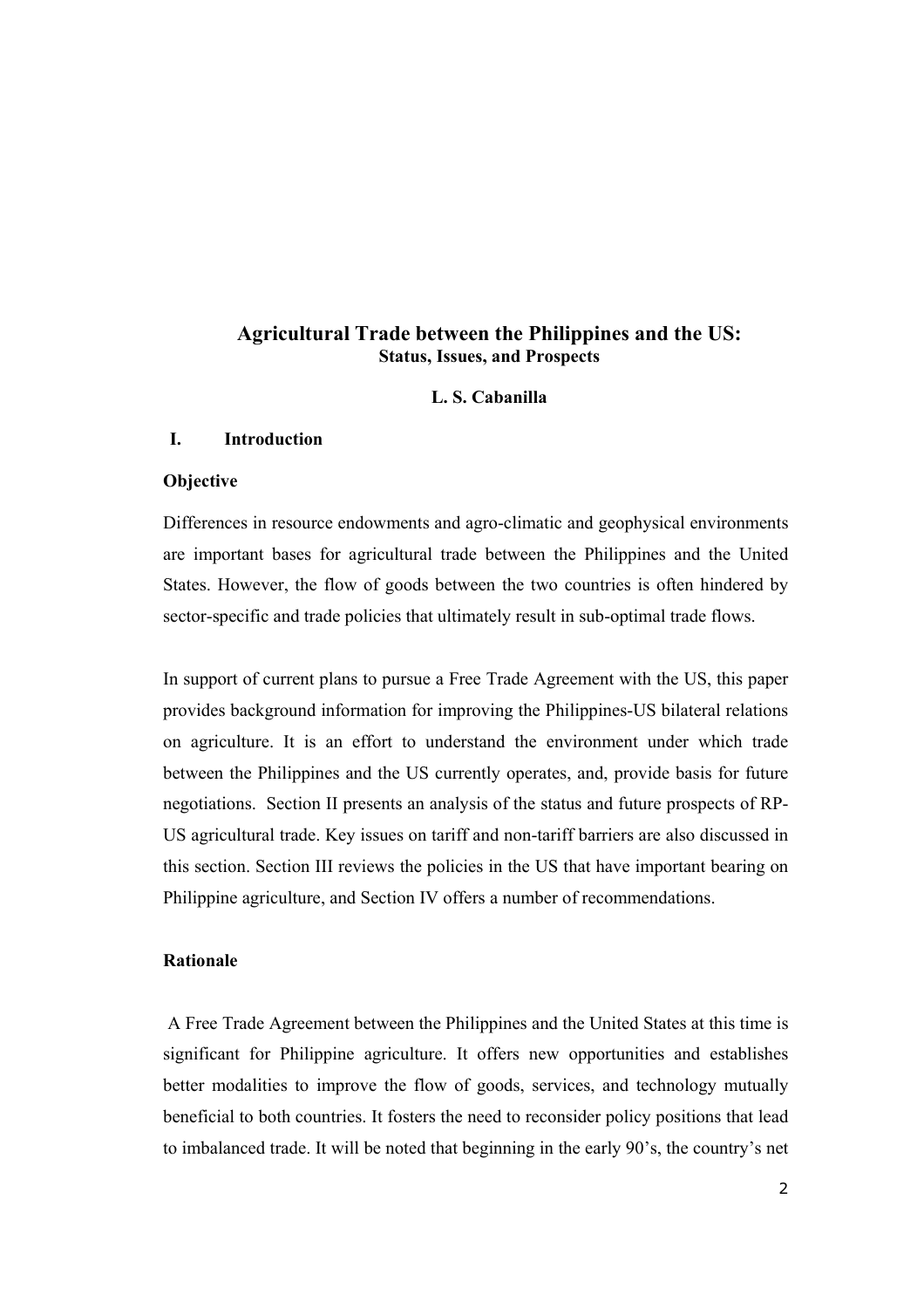agricultural trade with the US has been on a deficit except in 2003 (Fig. 1). This is in stark contrast to the cases of Thailand and Indonesia which enjoyed predominantly a trade surplus with the US during the nineties (Table 1).

Overall, trade performance of Philippine agriculture had been unimpressive. Amidst global trade liberalization, the country experienced a precipitous drop in net (total) agricultural trade in the mid-nineties. Membership in multilateral trade consortia has not worked to the country's advantage. A stronger bilateral agreement with the US may offer new opportunities for the Philippines to improve its trade balance in agriculture.

It must be pointed out at the outset, that any action towards bilateral relations in agriculture must take into consideration the fact that the Philippines is in a relatively disadvantaged position. Compared to the US, Philippine agriculture is predominantly small scale, and the degree of commercialization and trade is much more limited. Its contribution to gross value added, and employment, however, is relatively more significant. Philippine agriculture plays a much more highly significant role in poverty alleviation and overall economic development but the country's capacity to promote agricultural development is constrained by its overall economic inadequacies. The political and economic ramifications of a Free Trade Agreement are more critical for the Philippines.

#### **II. Status and Prospects of RP-US Agricultural Trade**

#### **Overview**

The Philippines and the US have been important trading partners in agriculture. USDA data show that over the past 10 years (1994-2003), the Philippines had consistently been among the top 15 destinations of US agricultural exports (Table 2). The US, on the other hand, is the most important destination of sugar, fishery and coconut oil exports of the Philippines. The US sugar market is particularly important for the Philippines in view of the US price premium. Up until the eighties, US sugar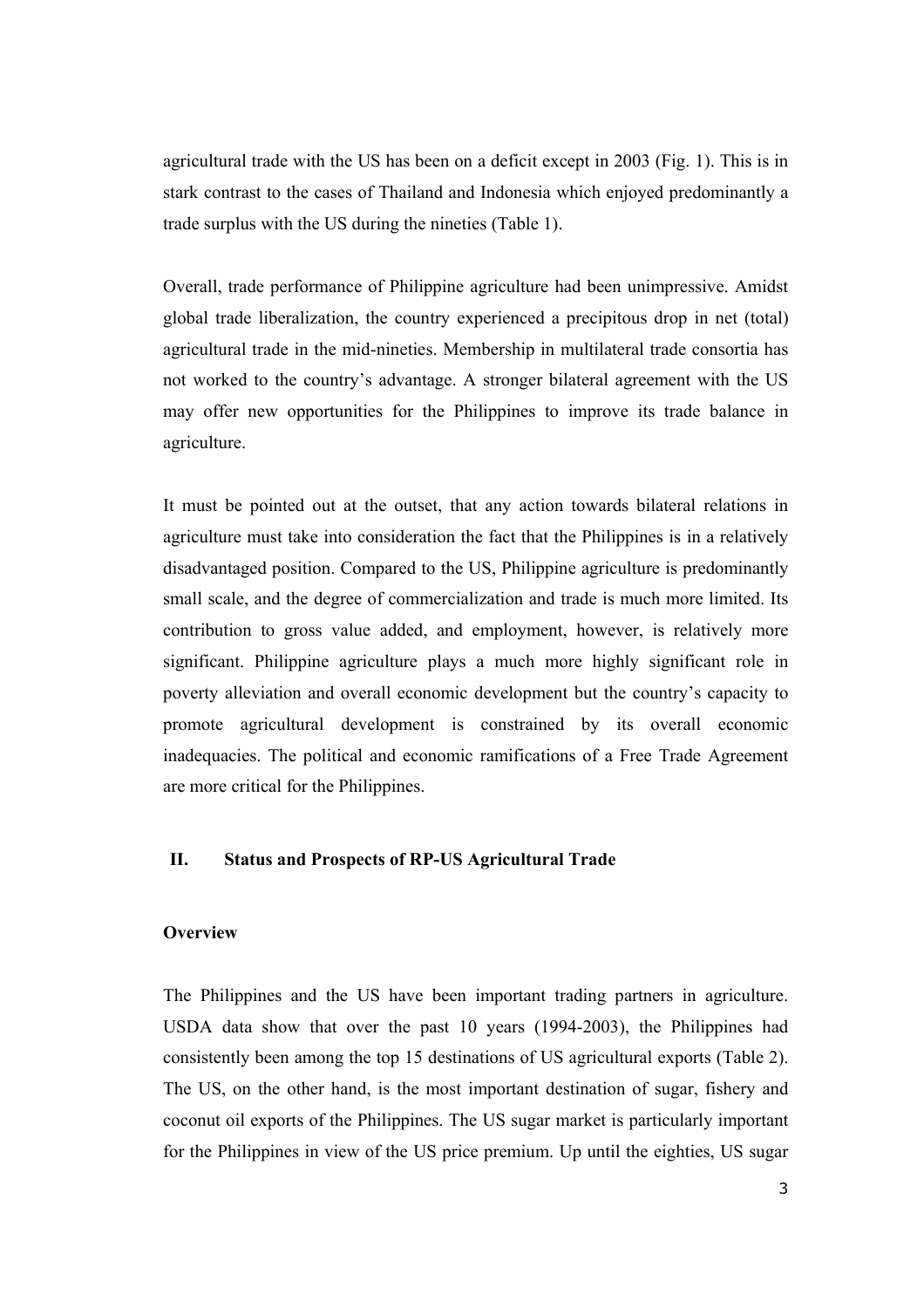price was on average one-and-a-half times the world price, increasing to more than twice in the last 14 years (1990-2003) (Fig.2). Prospects of sugar and coconut oil exports to the US, however, will be dependent on domestic US policies on sugar beet and soybean production, the subject of the following section.

Based on the eight-digit Philippine Standard Commodity Classification, the Philippines imported 299 line items of agricultural commodities (including agricultural inputs) valued at US\$353 million (FOB) from the US as of July 2004. During the same period, the Philippines exported 294 items valued at US\$339 million. Coconut (oil and other products), fish and marine products, sugar and pineapples are the most prominent exports to the US, altogether representing 86 percent of total agricultural exports during the period (Table 3). The following discussion features a selection of key agricultural exports to the US and highlights existing issues affecting trade between the Philippines and the US.

#### **Exports**

 $\overline{a}$ 

**Fishery and Marine Products**: The US is the Philippines' number one market for Fishery exports followed by Japan and South Korea (BFAR). Canned tuna, however, is currently subject to a high tariff duty of 35% and had to compete with duty-free imports from the Andean countries that are currently receiving preferential treatment on canned tuna. Shrimps and prawns exports which averaged over \$25 million per year from 1991 to 2003 were the most important exports under the Fishery category (Table 4). Until 1996, exports of shrimps and prawns were close to 30 million dollars per year. The US ban on imports of shrimps not caught using the turtle excluder device has since then limited exports to mostly inland-produced shrimps.<sup>3</sup>

Carageenan<sup>4</sup> and seaweeds are fast growing exports of the country. In 1998, the Philippines emerged as one among the major exporters of Carrageenan (Table 5). Between 1991 and 2003, exports to the US grew at an average of five percent a year,

 $3$ In 1996, the Philippines filed a complaint with the WTO concerning the US import prohibition of certain shrimp products (more particularly, the ban on imports of shrimps not caught using the turtle excluder device). It is not clear whether or not this has been resolved.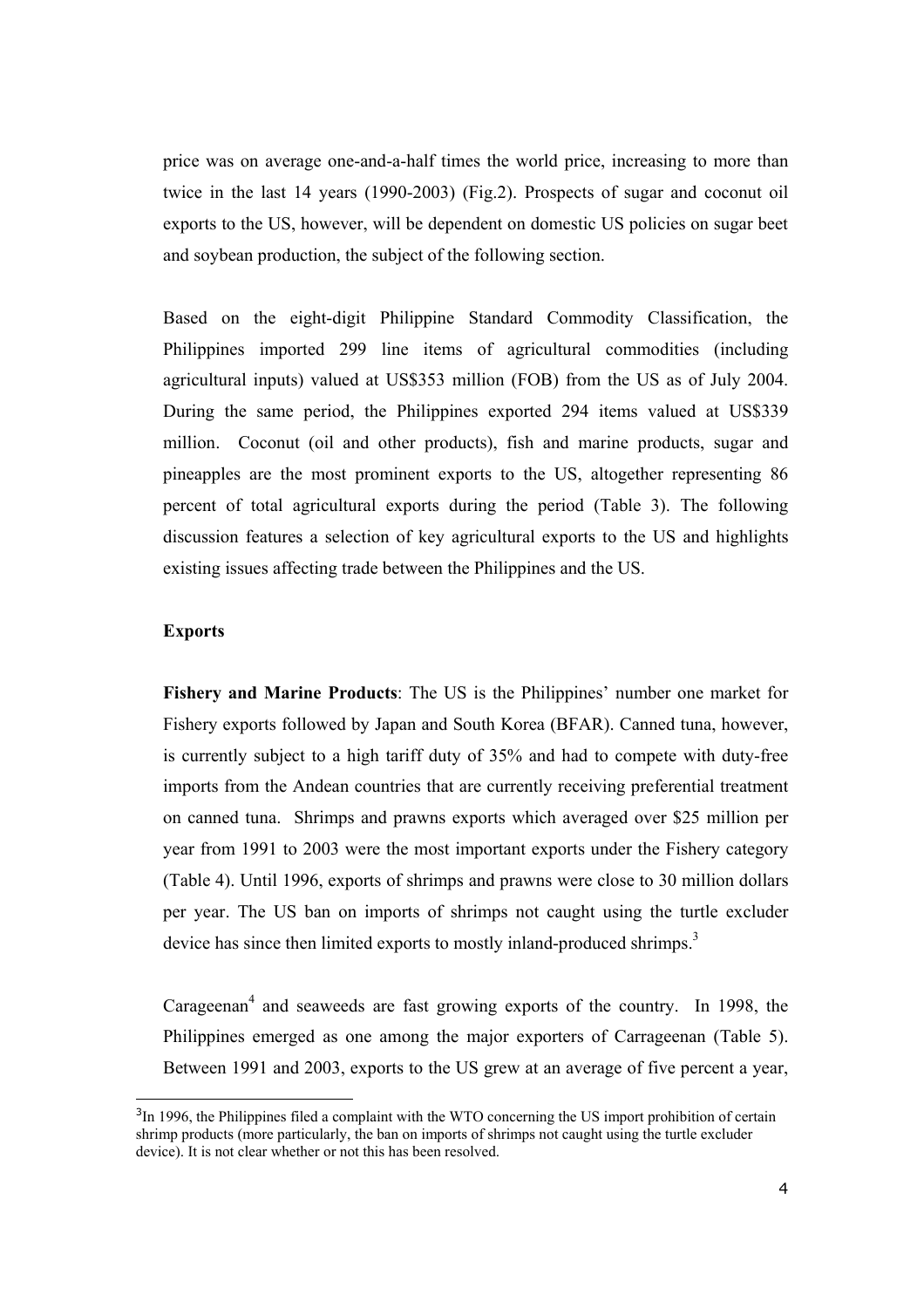but the US market ranked only the fourth among the Philippines' market for carrageenan. Future prospects are currently affected by the issue involving an American company (FMC) engaged in carrageenan processing in Cebu. This has to do with a complaint filed by the Seaweed Industry Association of the Philippines (SIAP) with the DENR about the alleged negligence of FMC in undertaking proper water treatment, thus, in effect, polluting the waters of Cebu. Because of this issue, Carrageenan is reportedly not eligible for a GSP preferential treatment in the US (Manila Times, July 26, 2003). The Seaweed Industry Association of the Philippines argues that in disqualifying carrageenan from GSP eligibility, the US has "politicized" the issue as the complaint against FMC is environmental- rather than trade-related<sup>5</sup>. Future growth of carrageenan exports to the US depends on the resolution of this issue.

**Sugar:** The Philippines is one among 40 countries eligible for the US sugar quota system. With 13.5 percent share, the Philippines has the third largest sugar quota allocation. In 2003, its total export of raw sugar and sugar products was 144,000 metric tons valued at \$61.2 million. This is expected to increase in 2005 in view of the USDA's decision to increase the total quota scheduled for allocation from 1.112 million to 1.17 million metric tons. Industry leaders are confident that the share of the Philippines in the US sugar quota will remain as stable in the future as it has been in the past (Zabaleta<sup>6</sup>, personal communication). However, available documents indicate that there are some interest groups in the US that are raising questions on the current status of the Philippines' quota allocation. A US General Auditing Office Report (GAO, 1999) for example, raised two specific points concerning the Philippines' sugar quota:

- a. The share of the Philippines has remained the same despite the decline in domestic production.
- b. Brazil's share of 14.5 percent (compared to the Philippines' 13.5) is very small because it exports 21 times more sugar than the Philippines.

 $\overline{a}$ 

<sup>&</sup>lt;sup>4</sup> See Annex A for a brief description and list of applications of carrageenan.

<sup>&</sup>lt;sup>5</sup> A review of the US GSP Guidebook reveal that indeed, the list of criteria for US GSP eligibility/noneligibility does not specifically cover this particular case.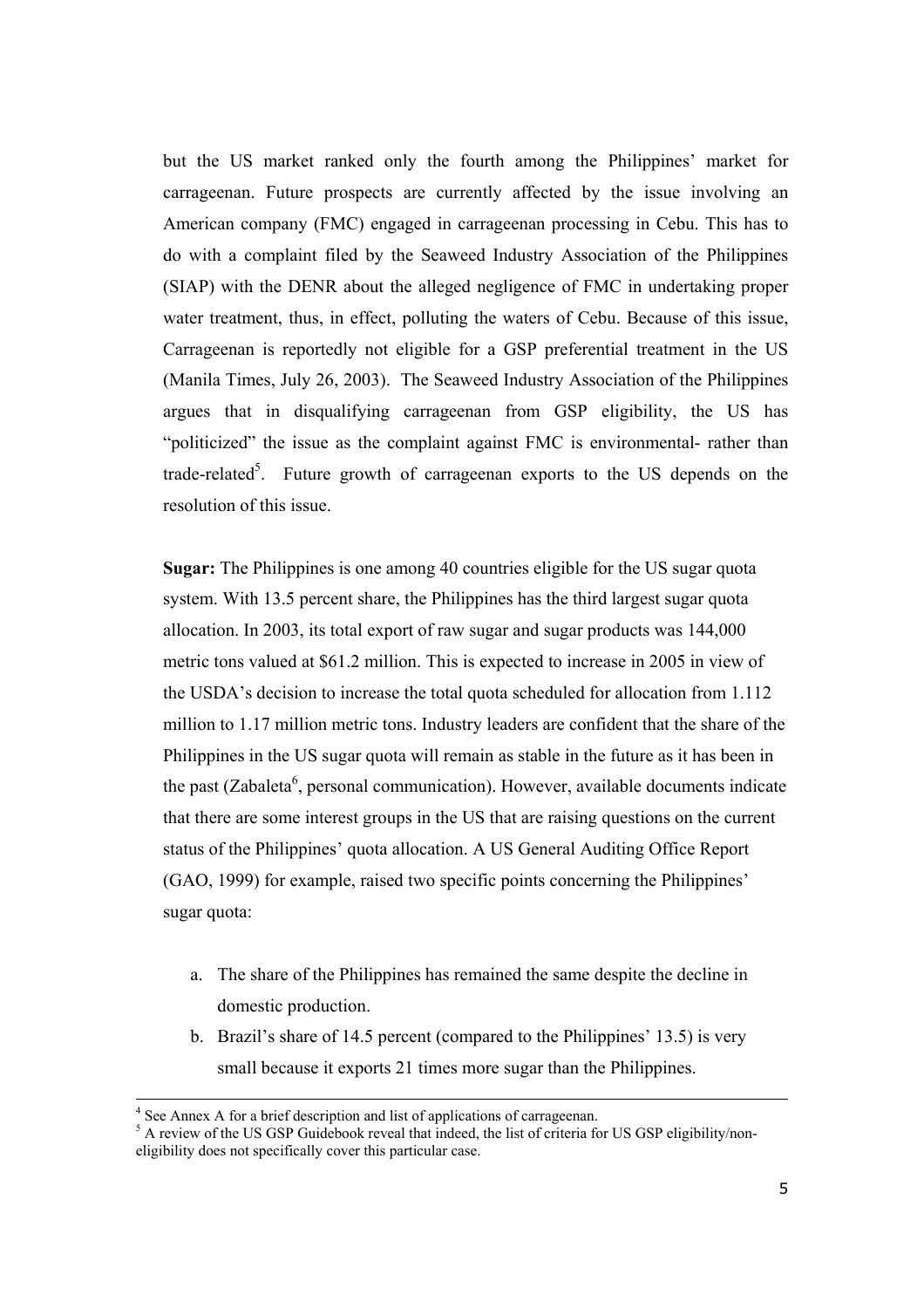Indeed, as Table 6 shows the share of the Philippines is relatively large compared to other major sugar producers if the volume of domestic production, consumption and surplus, are to be considered. This factor may come into play in the future as more countries currently enjoying access to the US quota prepare plans of establishing FTAs with the US (e.g. Thailand and a number of Latin American countries). Furthermore, Mexico, under certain conditions (e.g. quantity of surplus), will enjoy unlimited access in the US market by 2008.

**Coconut**: Coconut oil and desiccated coconut comprise the most important coconut products exported by the Philippines. The US and EU, the major export destinations, each share roughly one-third of the Philippines' total exports (Table 7 and Fig. 3). With an average of \$237 million dollars of revenues a year from the US market, coconut exports remained and hopefully will continue to be an important trade item between the Philippines and the US. Health issues against coconut oil, however, may continue to persist. It will be recalled that in the early nineties, coconut oil has been the subject of a massive negative campaign by interest groups in the US particularly the American Soybean Association. The claim was that coconut oil, a saturated fat, increases blood cholesterol count and causes heart disease.

This issue has since then, been resolved by independent research findings that coconut oil's saturated fats are made up mostly (65%) of medium chain triglycerides (MCTs) which are easily digested by the body. The body easily converts coconut oil into energy and therefore not deposited as body fat.

A new issue that has extremely important relevance to coconut oil exports has emerged. In July of 2003 the US Department of Health & Human Services announced that new Food and Drug Administration (FDA) rules would dictate that by 2006 all food labels must list the amount of trans-fatty acids (http://www.skinnykat.com/litter/archives/000253.html. Local coconut industry stakeholders have expressed concern that this new USFDA ruling may have negative

<sup>&</sup>lt;sup>6</sup> Jose Maria T. Zabaleta is the Executive Director of the Philippine Sugar Millers Association, Inc.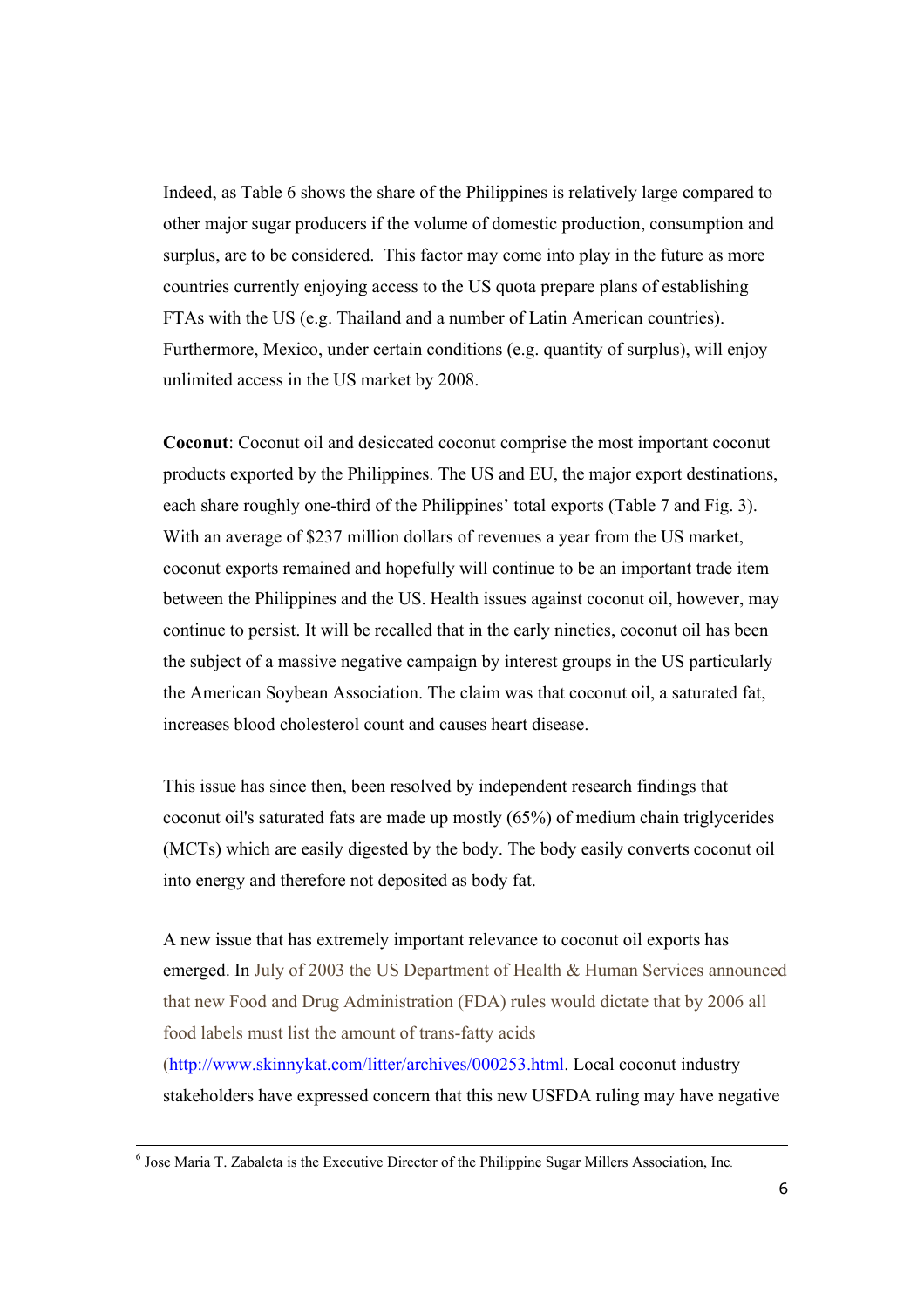effects on the Philippines' coconut oil exports to the US (Ms. Yvonne Agustin, UCAP). It serves as a discriminatory move against vegetable oils that compete with soybean oil, a major product of the American Soybean industry.

**Tropical Fruits:** Mangoes and bananas, which are among the country's top exports to other countries (e.g. Japan) have only been minor items in the list of exports to the US. Mexico and South American countries are the major suppliers of tropical fruits to the United States. Available data show that in 1998, US banana imports were valued at \$1.1 billion, more than 40 percent of the total value of fruit imports during the year (USDA). Ecuador, Costa Rica and Guatemala supply most of the US imports of bananas. Mexico is the largest supplier of mangoes.

Philippine exports of banana to the US are negligible. In 2003, some 323 tons (including plantains) valued at \$138 thousand were exported to the US. Given the distance between the port of origin and consumption centers in the US, shelf-life poses the greatest problem for fresh banana exports. The same thing is true for fresh mangoes. Under the current situation, dried mango exports have an advantage over fresh mangoes in the US market. Of the total 1,497 tons of mango exported to the US in 2003, 1,280 tons were dried with a value of \$5.5 million. The rest were fresh mangoes valued at \$243 thousand.

While fresh Philippine mangoes are in high demand in rich Asian markets such as Japan and Hong Kong, it has not gained inroads in the US market, however, because of existing phytosanitary requirements which delimit its market potential. To date, only Guimaras mangoes are allowed entry into the US market, subject to a vapor heat treatment (see Annex B for the specific requirements imposed on Philippine mango exports to the US). Among the mango producing regions in the country, only Guimaras Island has been identified as pest-free (from seed weevil and mango fruit flies – the Bactrocera Occipitalis, and Bactrocera Philippinensis), and thus, certified by the USDA as an eligible supplier of fresh mangoes to US markets. Local industry leaders, however, claim that irradiation technology could effectively solve the weevil and fruit fly problems. Furthermore, Guam and Hawaii, two important potential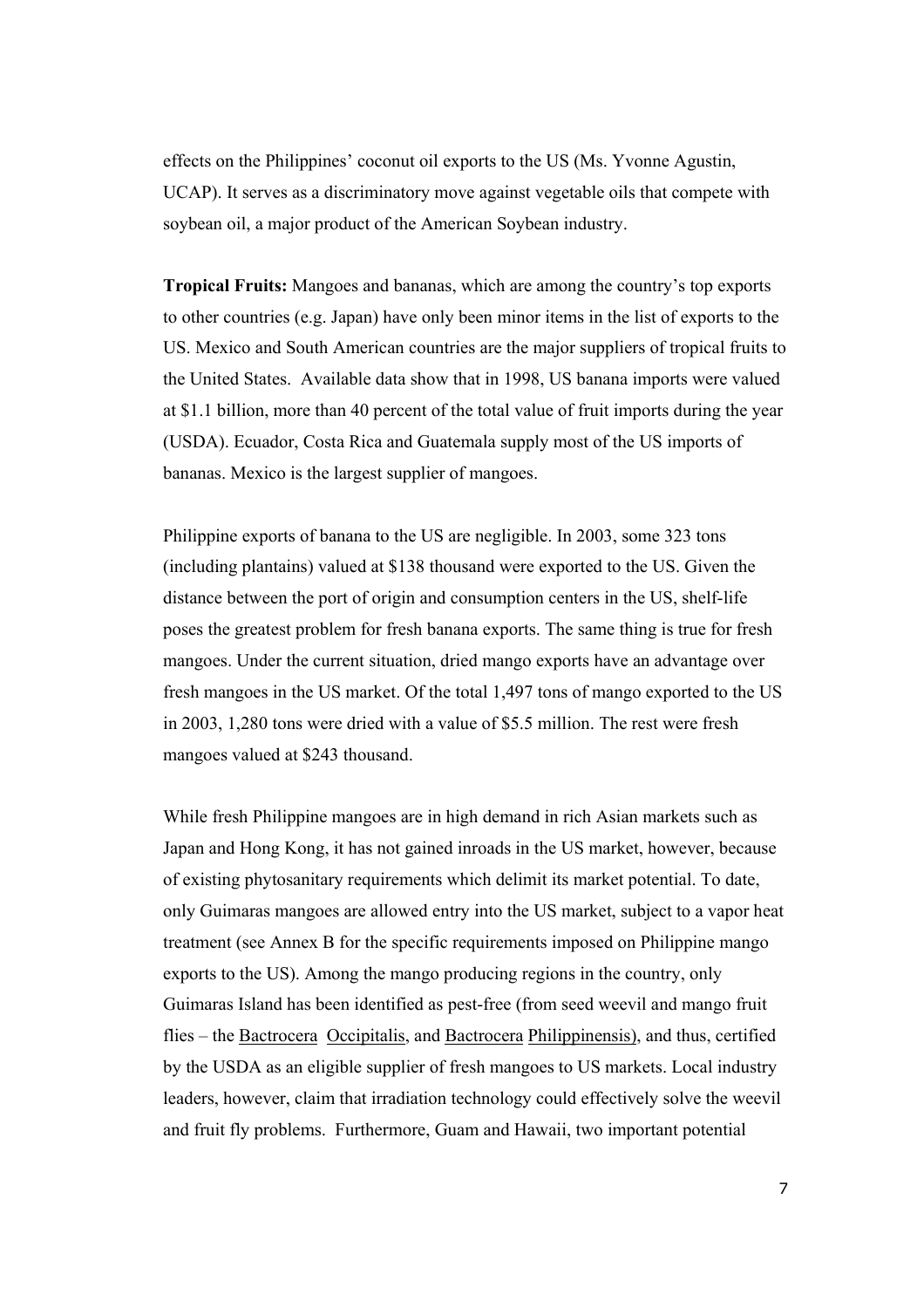markets for Philippine mangoes are known to be not totally pest-free, therefore, would not be harmed by Philippine mango exports.

#### **Imports**

Imports of agricultural products from the US averaged US\$ 614 million per year over the last 13 years. Among the top imports are: grains (mostly wheat), livestock and dairy products (especially dairy), and protein meal (e.g. products of milling industry such as soybean cake) and oilseeds (mostly soybeans). With an average yearly wheat importation of 1.7 million metric tons valued at \$249 million, the Philippines, is looked upon as a reliable market for US wheat. So also, for other major agricultural exports of the US. In 2000, the Philippines ranked among the US top 10 markets for dairy, wheat, protein meal and vegetables and vegetable preparations (Table 8).

Future imports of these commodities by the Philippines will likely behave in the same pattern because of the lack of domestic substitutes. Cassava flour, for example, is a costly substitute to wheat flour (not to mention the insignificance of domestic cassava production), and, local soybean production is practically nil. But for strong political and economic reasons, a few import items are, however, expected to pose sensitive issues. Imports of basic staples (rice and corn) and meat products are contentious. These will be the subject of the following discussion.

**Rice and Corn:** The two staples, rice and corn, are the centerpieces of Philippine agriculture and have been treated as highly sensitive commodities in trade negotiations. Attainment of food security objectives has been etched in Philippine statutes (e.g. AFMA) and official policy statements as equivalent to self-sufficiency in these two crops. Trade data, however, show that the Philippines has been a net importer of rice and corn. For most of the last century, the country has been a net importer of rice (Dawe, 2001) and corn imports averaged a quarter of a million tons per year over the last 20 years (Cabanilla, 2004). Because of proximity, Thailand and Vietnam have been the main sources of rice imports although the US has occasionally supplied high quality rice in the past. In 2001, the US share of the Philippines rice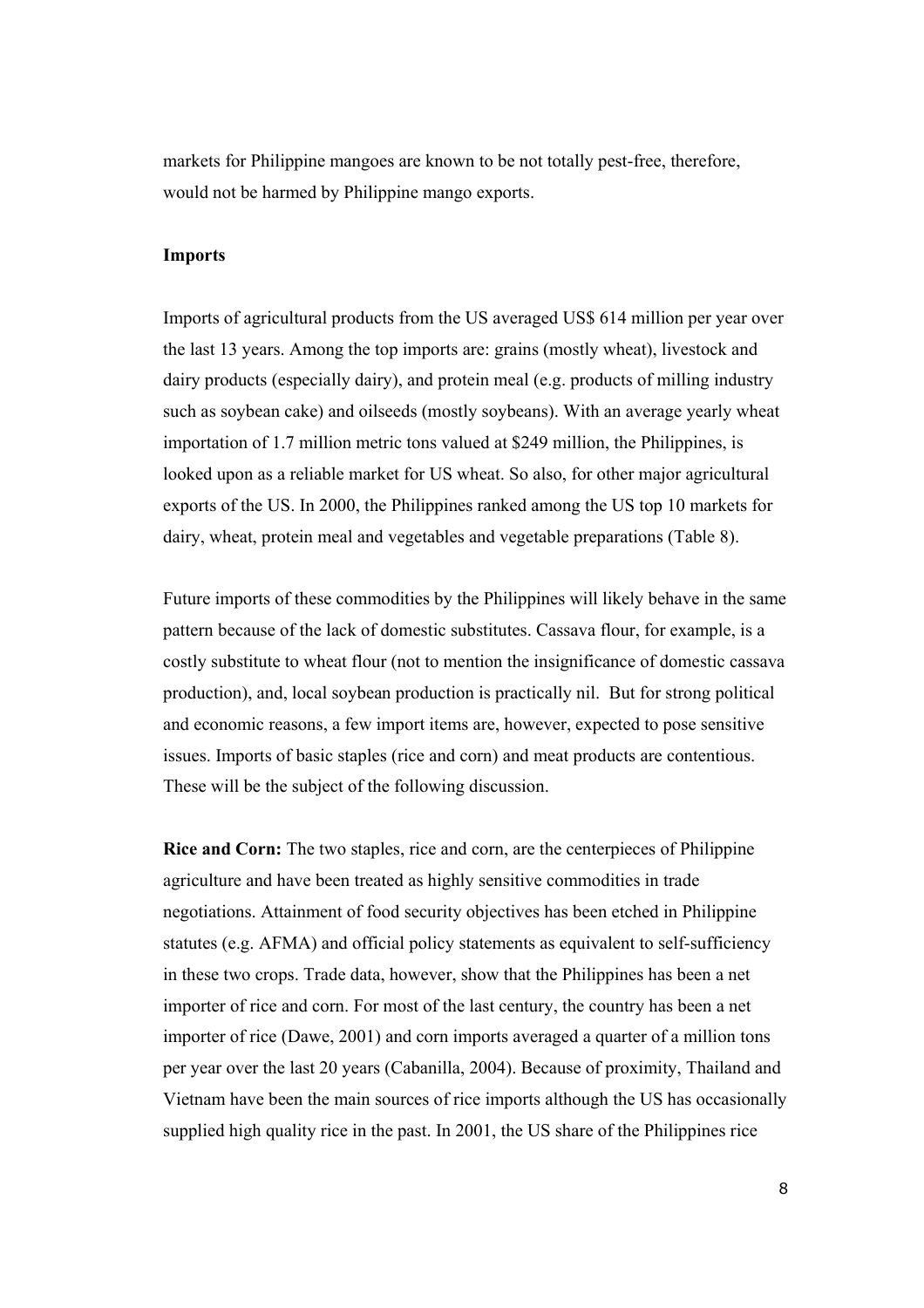imports was 12 percent compared to Thailand's 22 percent and Vietnam's 66 percent. For the period 1991-2003, imports of rice from the US averaged 17,481 MT per year and for corn, 76,080 MT (Table 9).

Tariff is the main border protection used for corn with in-quota rate of 30 percent and out-quota rate of 50 percent. For rice, tariff rate is 50 percent but additional protection is conferred by NFA through its controls (e.g. licensing and allocation) on the quantity of rice imports<sup>7</sup>. The minimum access volume for rice was  $194,135$  MT in 2003 and increased to 224,005 MT in 2004. For corn, MAV in 2004 was 212,119 MT. To date, however, utilization rate of the corn MAV is less than 100 percent. For 2004, MAV utilization in corn is very low at less than one percent (Table 10). Apparently, the additional discretionary controls exercised by the government on cereal importations effectively provided extra protection over what is accorded by the nominal tariff rates.

Up until 2003, the National Food Authority monopolized international trade in rice. The private sector is now allowed to import rice but import licensing remains at the discretion of the NFA. Future tariff and non-tariff protection on rice and corn will inevitably be hinged on the country's objectives in other sectors of the economy. Rice is a wage good and a high border protection will create a wage-price spiral detrimental to manufacturing industries. Corn is a key feed ingredient, comprising as much as 70 percent in hogs and poultry feed mixes. Growth of commercial livestock and poultry production depends, among other things, on the domestic price of corn – a factor that is easily manipulated by trade policies.

**Meat Imports:** Chicken, bovine and swine meat, are the main meat products imported by the Philippines, with chicken comprising the bulk. The preference for fresh pork by the majority of Filipino consumers serves as a natural protection to domestic swine producers. Beef, on the other hand, is not a common consumer item by the average-income family. Between pork and chicken meat, rate of utilization of the Minimum Access Volume is substantially higher in chicken meat in 2004 (Table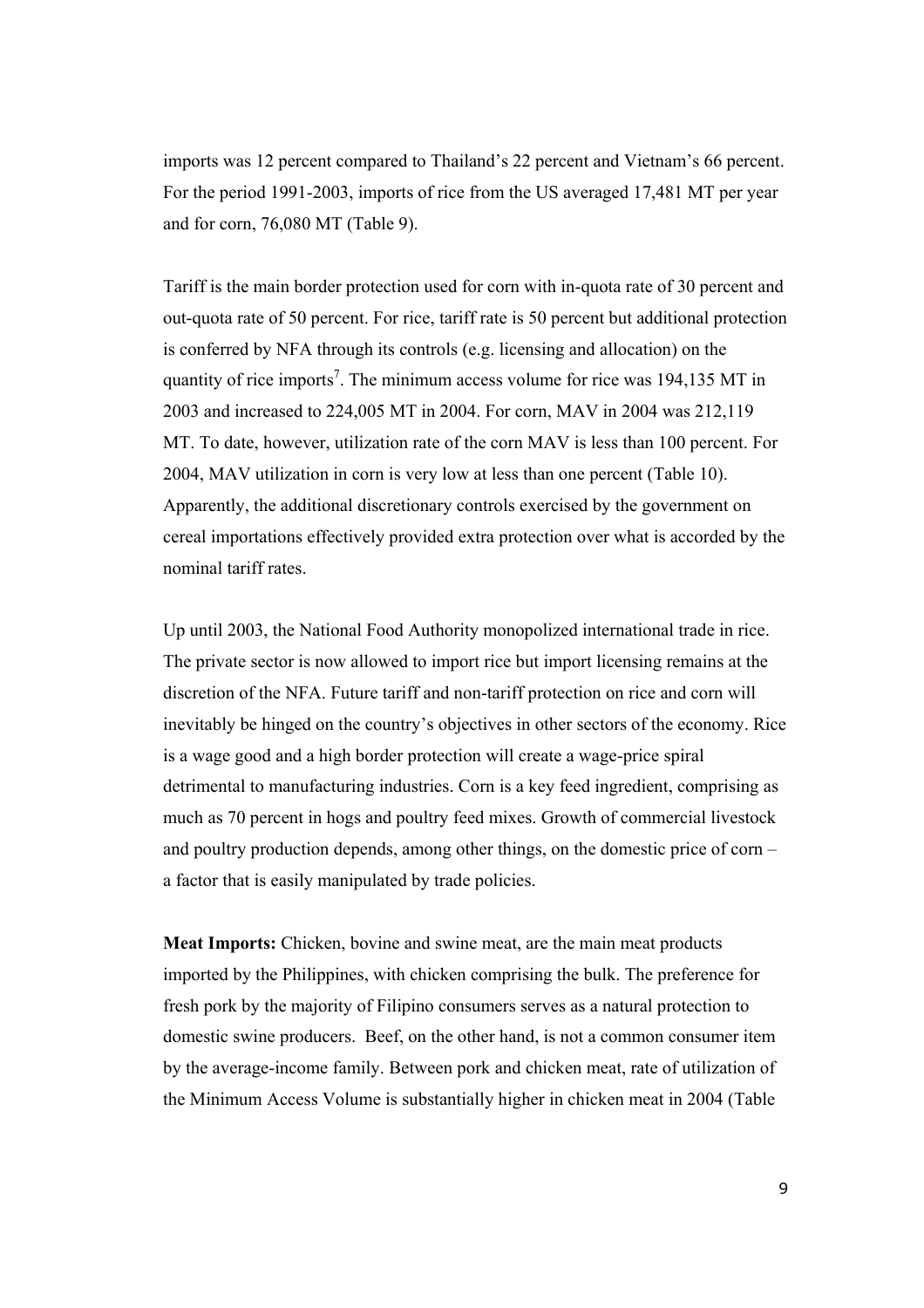10). Pork imports are on average, very negligible. In 2003, total pork imported from the US was 78 tons valued at \$57,897. As of July 2004, pork imports are worth \$35,556 – a very small amount compared to chicken imports worth more than \$2 million for the same period. Chicken meat is also considered by domestic producers to be the more sensitive commodity as it is often subject to what they call "unfair competition".

Imports of chicken meat come in two general types – whole and cuts. The latter are mostly leg quarters which are of lower demand in the US market where consumers have high preference for white meat. The average quantity of imports of chicken cuts were 3,986 metric tons from 1996-2004. For whole chicken, the average was 1,263 metric tons (Table 11).

All meat imports are subject to quota tariff rates. In-quota and out-quota rates for swine meat are currently 30 percent and 40 percent, respectively, and set to remain at the same levels in 2005. For chicken meat, both in-quota and out-quota rates, are 40 percent, and will remain at that level in 2005. The point about "unfair competition" raised by the local livestock industry stakeholders is illustrated in Table 12. The allegation is that chicken cuts (mainly leg quarters) imported from the US comes out much cheaper than domestic chicken even after tariff is applied. In 2004 where wholesale price data are readily available, we note that indeed, the peso price equivalent of imported chicken is much lower than both the lowest and highest posted wholesale price of chicken during the period. This point is certainly an important matter to take up in future discussions on a US-Philippine FTA.

#### **Synthesis:**

The analysis presented above is by no means complete. A simple comparison of the tariff rates currently imposed by the Philippines and the US on a selected group of commodities, however, serves to supplement what have been tackled thus far. Table 13 shows US tariff rates on a few key agricultural commodities. Most of these are

<sup>&</sup>lt;sup>7</sup> Up until 2006, the National Food Authority monopolized international trade in rice. The private sector is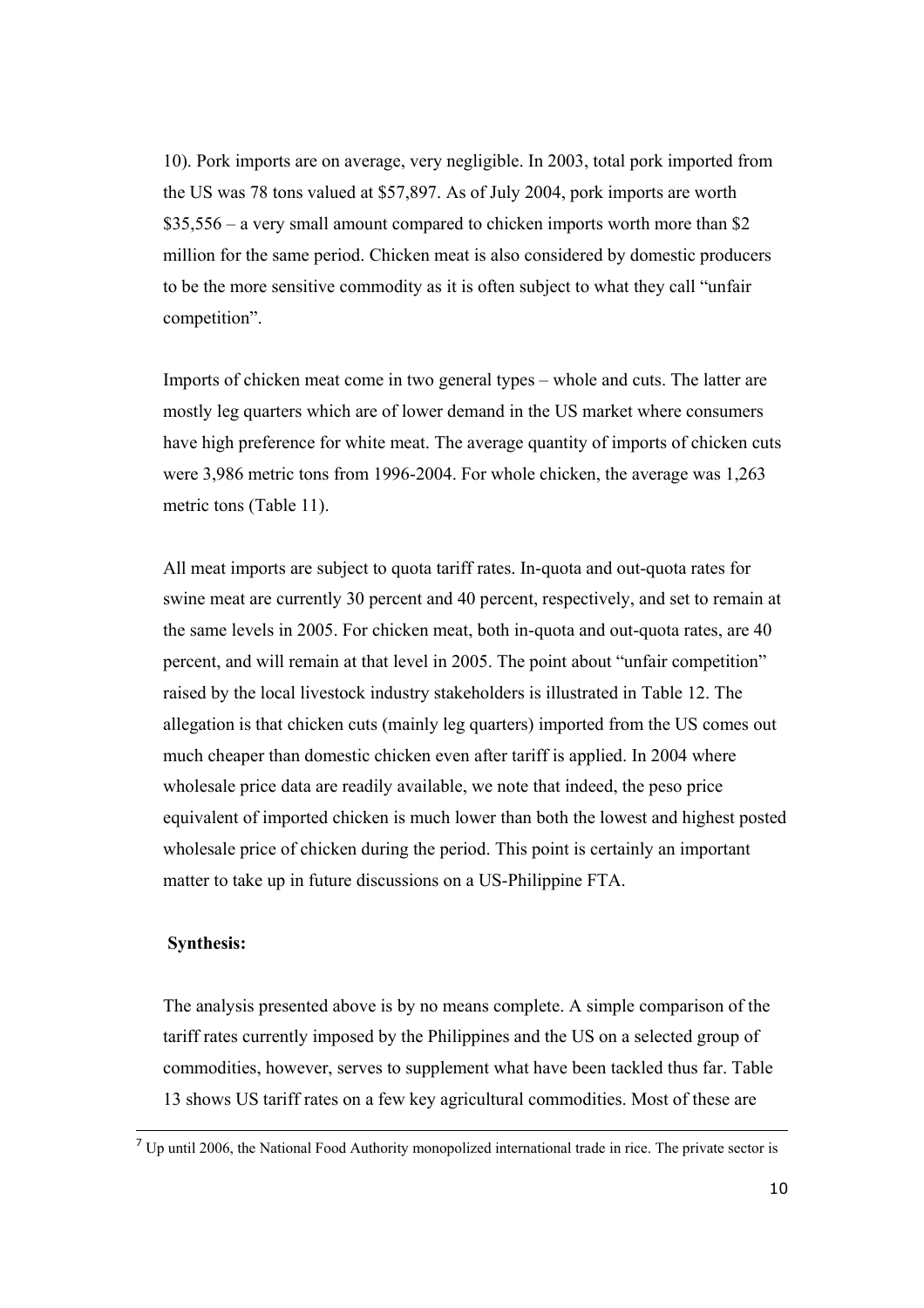either currently major export items of the Philippines (e.g. sugar, coconut oil, pineapples, and fishery products) or potentially important exportable goods to the US (e.g. mango and other tropical fruits and fruit purees). Note that close to half of the tariff lines shown are free. For the rest, the rates are already low (except for canned tuna in oil), relative to that of the Philippines' tariff rates (as shown in Table 11).

Moreover, the commodities with positive tariffs are eligible for GSP preferential treatment (refer to the "special" column). The special treatment under the GSP is, however, bilaterally negotiated periodically and highly discretionary it could be used as a retaliatory measure against what is perceived by the granting party as unfair trade practice by the requesting party. This is exemplified by the carrageenan case which, fortunately for the Philippines, is an isolated case. In the immediate run, what the above observation suggests, in simple terms, is that between the Philippines and the US, there is currently a bigger room for gains from a Free Trade agreement in agriculture for the US.

A review in the next section, of domestic policies implemented by the US, will serve as an additional backdrop in highlighting important points for future negotiations.

## **III. US Policies Affecting Philippines-US Agricultural Trade**

The focus of the following discussion, are domestic support programs and export enhancement program of the US. These are policy areas which have direct bearing on Philippines-US trade relations.

#### **Domestic Support Programs**<sup>8</sup>

 $\overline{a}$ 

The United States Farm Act of 2002, otherwise known as the Farm Security and Rural Investment Act appropriates for agriculture, \$180 billion over a period of 10 years. Among others, the law provides for the implementation of three Commodity

now allowed to import rice but import licensing remains the discretion of the NFA. <sup>8</sup>

<sup>&</sup>lt;sup>8</sup> The discussion here is based on (Gray, 2002; and Westcott, et al, 2002).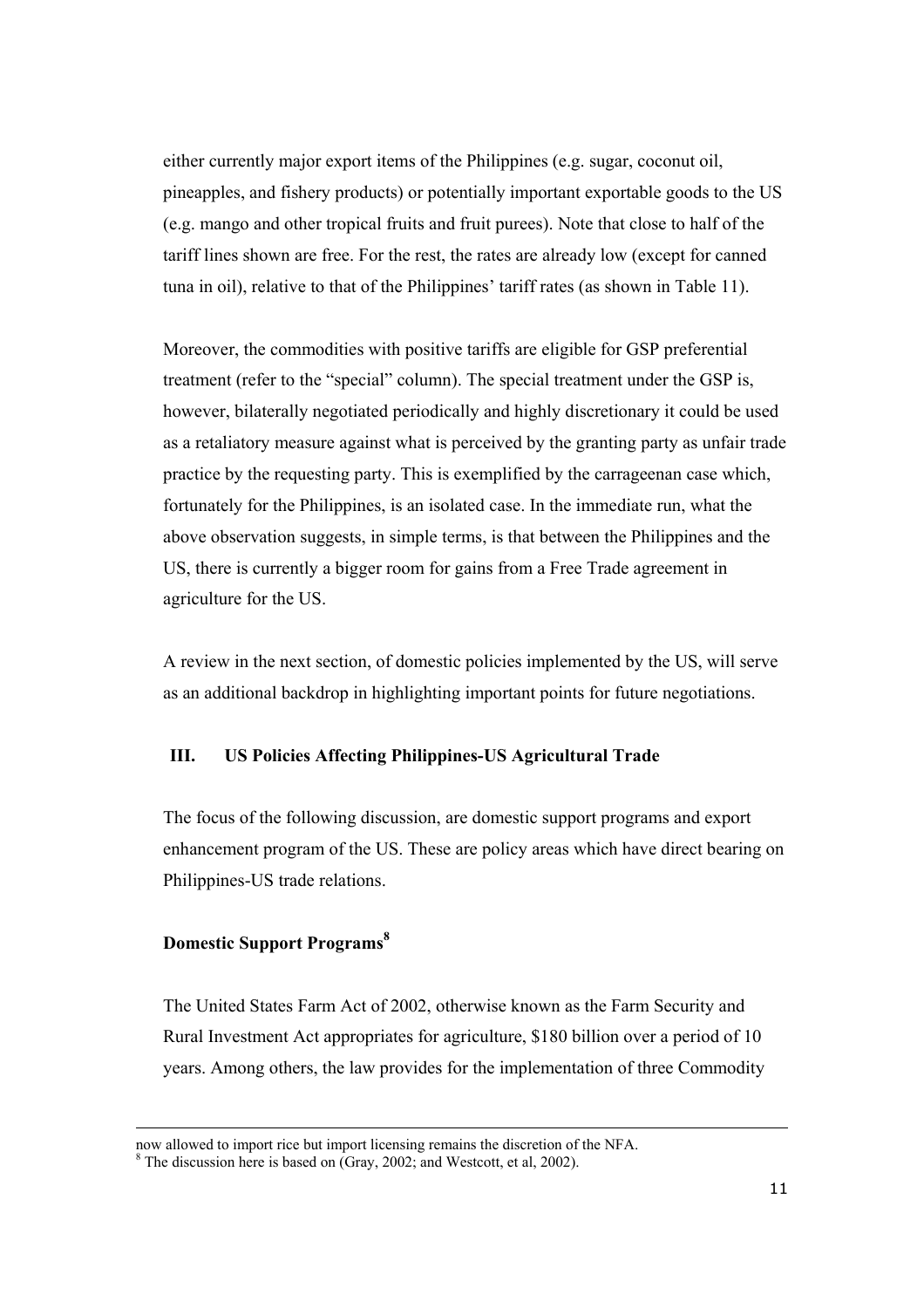Programs: Direct Payments, Counter Cyclical Payments and Loan Deficiency Payments – the frequent subject of debates in WTO negotiations..

**Direct Payment** is a fixed amount paid to farmers. Among the three commodity support programs, it is the most "decoupled" as it does not directly distort prices. **Loan Deficiency payment** is a "one-time amount an eligible producer can collect on grain that is *not* put under a 9-month non-recourse marketing loan.. The LDP rate is equal to the amount, if any, by which a posted county price (PCP) is *below* the designated county loan rate on a specific date" (http://www.hedger.com/ldp.htm). **Counter Cyclical Payment** is paid to farmers in an effort to minimize risk due to price fluctuations.

These payments are available for **corn, soybeans, wheat**, cotton, **rice**, grain sorghum, barley, oats, peanuts, other oilseeds, small chickpeas, and lentils. Each type of payment uses a different formula to compute the payment a producer will receive on a farm. (Gray, A., 2002) http://www.agecon.purdue.edu/extension/policy/

 To highlight the significance of these payments to Philippine agriculture, payments for corn, soybeans and wheat will be illustrated with emphasis on corn. First, we note in Table 14, the magnitude of the US commodity programs from 1996 to 2002. In 2002, the total payment for corn for example, is several times more than the gross value added of corn in the Philippines which in 2002 was a little over PhP10 billion (in 1985 prices). In Table 15, the farm-level implications of each commodity program are illustrated. Note that for corn, total payments amount to PhP1.07 per kilogram. This represents an income subsidy which a Filipino corn producer does not enjoy. For equity reasons, this observation may justify border protection to domestic corn producers from US producers.

#### **Export Enhancement Program**

Export subsidy is a common feature of US agricultural policy. The Export Enhancement Program (EEP) is an effort to assist farm products in competing with exports from other countries (such as the EU) that subsidize agricultural production.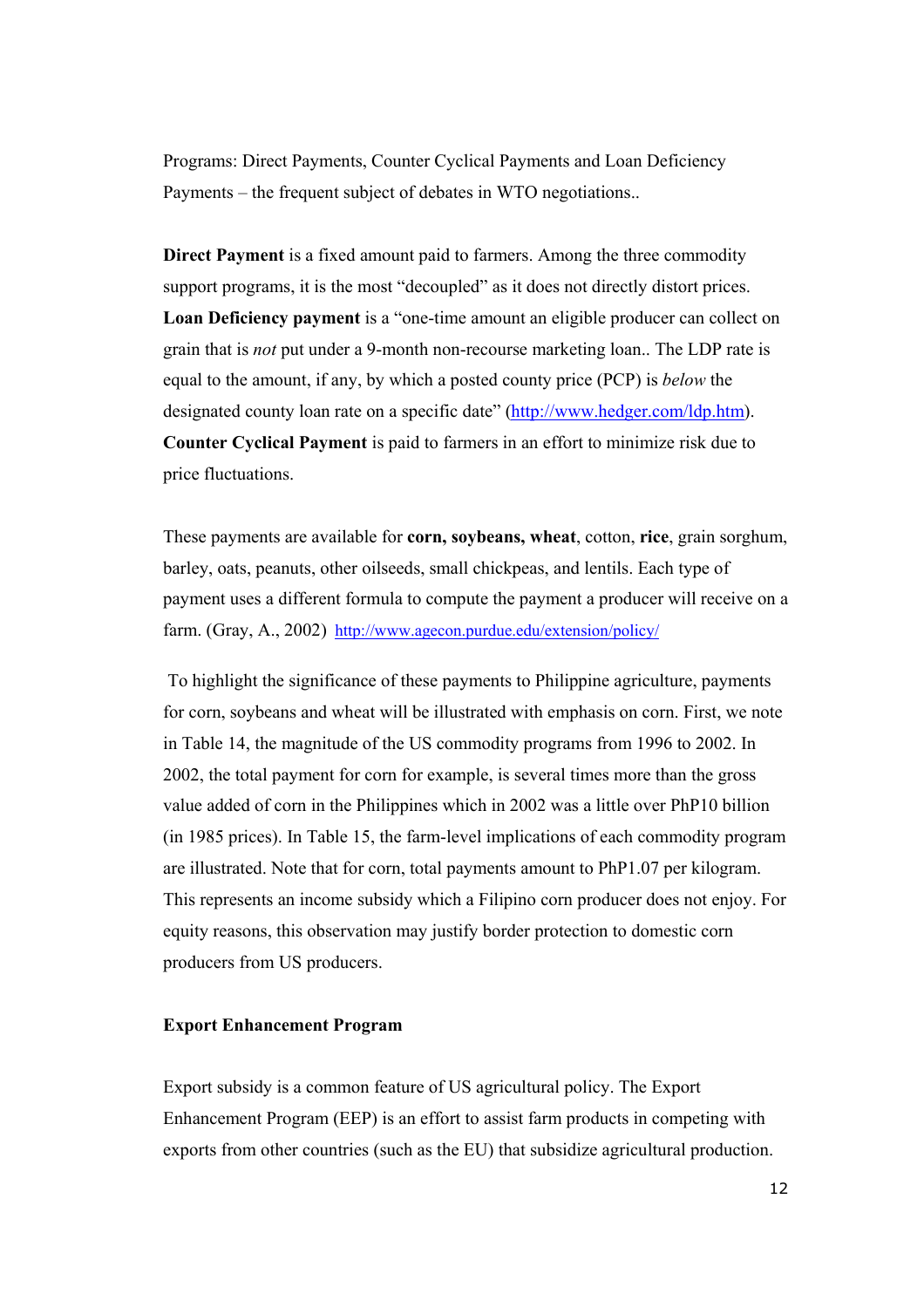Under the program, the U.S. Department of Agriculture pays cash to exporters as bonuses, allowing them to sell U.S. agricultural products in targeted countries at prices below the exporter's costs of acquiring them. The major objectives are to expand U.S. agricultural exports and to challenge unfair trade practices". (http://www.fas.usda.gov/info/factsheets/eep.html)

The US Farm Act of 2002 authorizes funding for the Export Enhancement Program to the tune of \$478 million per year until 2007. Justification cited for this program is to counter trade-distorting policies such as labeling, unjustified sanitary and phytosanitary restrictions, and monopolistic state trading enterprises. Other smaller programs such as the **Marketing Assistance Program** with annual funding initially at \$90 million in 2003 and rising to \$200 million in 2006; and the **Foreign Development Cooperator Program, are also in place. The latter program has an** annual budget of \$34.5 million from the 2002 Farm Act. Taken together, these programs confer to US farmers, enormous advantage vis-à-vis the Filipino farmers.

#### **Food for Peace Program**

US Public Law 480 (PL 480) otherwise known as the Agricultural Trade and Assistance Act of 1954 is designed to assist poor countries suffering from food insecurity. Title I of this law provides the sale of USDA-designated agricultural products to poor countries (government or private entities) on a long-term (e.g. 30 years or more) and highly concessional arrangement. The Philippines is a regular participant in this program. Between 1991 and 2001, the country received a total of \$190 million loan comprising mostly of soybean meal imports and lately, corn and rice (Table 16). In 2003, it had the highest share in the program among 11 Asian countries that include Indonesia, Vietnam and India. From a practical point of view this program is useful to countries unable to generate sufficient foreign exchange for food imports. But maybe equally or more important to note, is that it serves as an effective means of disposing US agricultural production surplus $9$ .

<sup>&</sup>lt;sup>9</sup> In the context of LDC agriculture, Hla Myint referred this to as vent-for-surplus.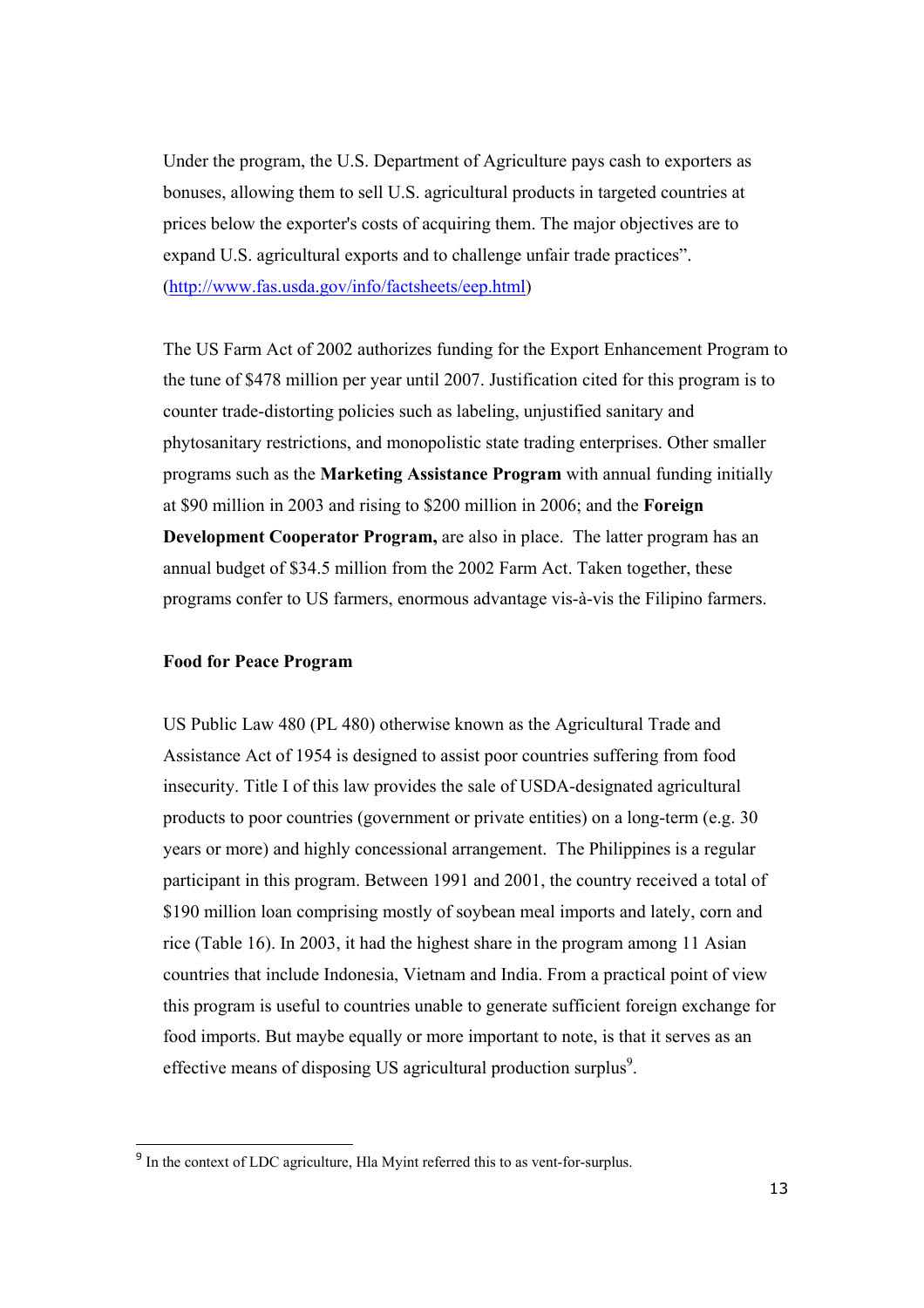### **US Bioterrorism Act**

The US Bioterrorism Act was signed by President Bush in June of 2002. This was in response to the heightened security policies following the September 11, 2001 terrorist attack. The primary goal of the act is to protect the US food supply against intentional food contamination<sup>10</sup>. Among the provisions of this Act that have direct bearing on agricultural exports are the following:

- a. Registration of Food Facilities. Facilities that manufacture, process, pack or hold food for human or animal consumption in the US should register must register with the US Food and Drug Administration by December 12, 2003. Imported food from an unregistered facility will be held at the border.
- *b.* Advance Notice of Food Shipment. Prior notice of food shipments must be sent electronically to the USFDA no more than five days before arrival and no fewer than:
- **two hours before arrival by land via road.**
- four hours before arrival by air or land via rail, or
- $\Box$  eight hours before arrival by water.

To date, feedback from Filipino food exporters does not indicate any unfavorable reaction to the current implementation of the new set of rules mandated by the Bioterrorism Act.

**Recap:** In concluding this section, it must be noted that the above cursory review of the US policies serve to highlight the discretionary nature of the tools that could be used to promote and protect domestic agricultural production. They complement and reinforce the border protection policies briefly discussed in the previous section. Similar types of tools (particularly Commodity Payments and Export Enhancement) are beyond the means of poor countries such as the Philippines. In practice, even the GSP non-reciprocal preferences granted by developed countries including the US, often work to disadvantage of poor recipient countries (Ozden and Reinhardt). But this imbalance must be used as a

<sup>&</sup>lt;sup>10</sup> Supplementary to the Bioterrorism Act, the US Farm Act also requires detailed country-of-origin labeling (COOL) for fish and shellfish products. On October 23, 2003, the USDA issued a proposed country-of-origin labeling guidelines for domestic and imported meat, fish, shellfish, peanuts and other products. Effectivity of the Rule is September 30, 2004.

<sup>(</sup>http://www.agf.gov.bc.ca/fisheries/reports/SWOT/SWOT\_3.0.pdf)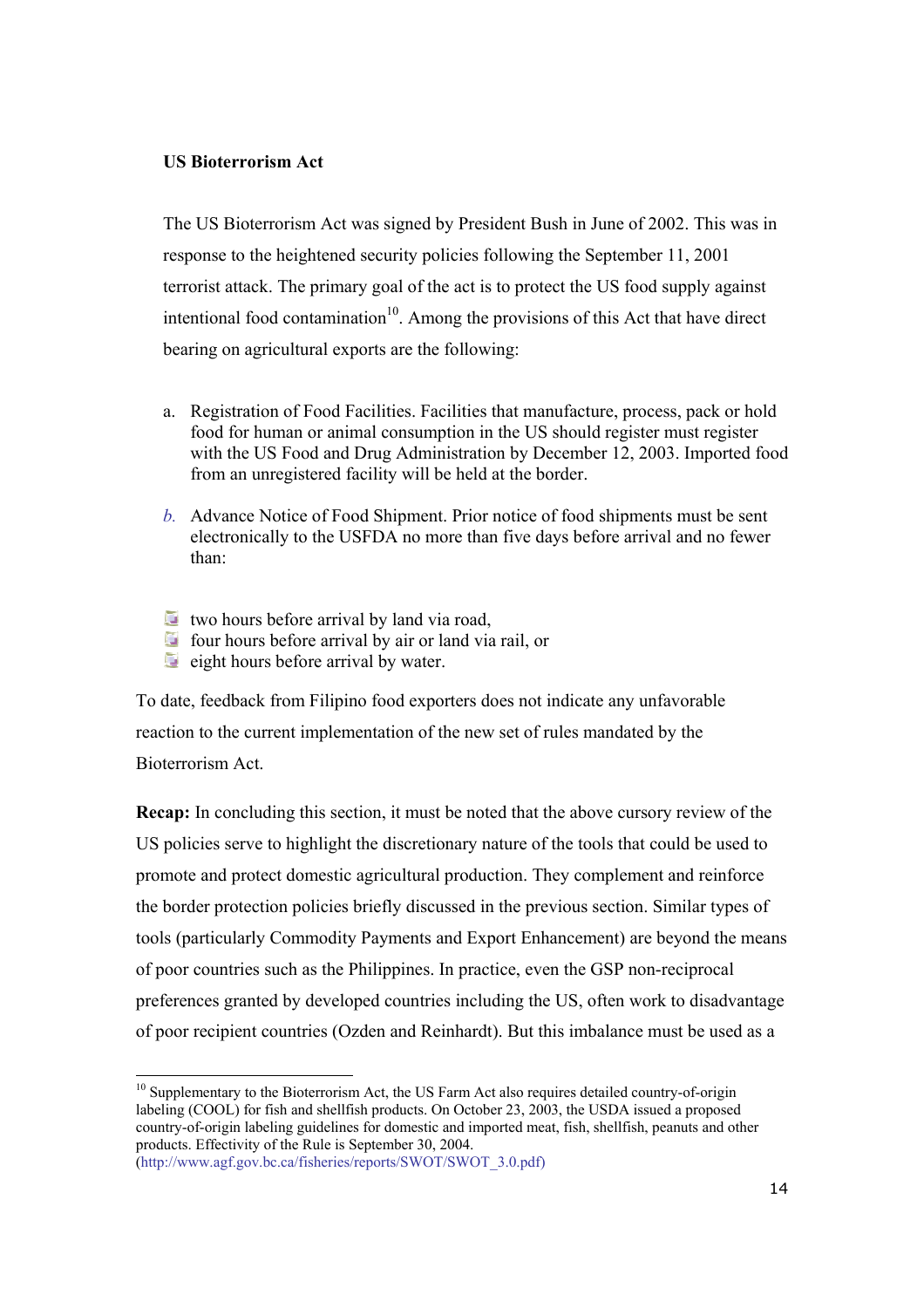ground for crafting future agreements that minimize deleterious effects to the disadvantaged party.

For purposes of future trade negotiations, it will also be noted that in many countries like the Philippines, US-based agricultural companies have substantial business operations. Monsanto and Pioneer Hi-Bred, are two such companies operating in the Philippines selling agricultural chemicals and seeds (primarily Hybrid corn). In 2003 this two companies registered a total gross sales of P1.7 billion (roughly \$30 million at current exchange rate of P56) with Monsanto garnering 75 percent (SEC files).

#### **IV Concluding Comments**

Greater access to the US market is a privilege and poor countries struggle to enjoy this to the fullest. Among the 40 countries that now have a share of the lucrative US sugar quota, 27 are engaged in different stages of negotiations for an FTA with the US (Table 17). Australia has recently finalized an FTA with the US and Thailand is in a relatively advanced stage of its own negotiation. From the context of agricultural trade, the Philippines has a strong reason to join the trend. For the past 12 years, except 2003, the country had a negative agricultural trade balance with the US. However, the increasing number of FTAs between the US and other countries may constrain opportunities for trade diversion in favor of the Philippines.

One source of optimism however, is that the US and the Philippines are on the same side in what will be referred to here as the so-called "Biotechnology Divide", thus in a sense are biotechnology allies. Since the biotechnology issue has become one important talking point in the WTO, this alliance should serve as a political economy reason for better trade relationship. The traditional exports to the US, hopefully, will establish stronger foothold, and the emerging export winners (e.g. carrageenan, mangoes) gain more market access.

But as border protection for Philippine agriculture vis-à-vis the US declines in the pursuit of a RP-US free trade agreement, sensitive issues come to the fore. This is underscored by the vulnerability of the predominantly small-holder producers to even the slightest degree of import surge that may emanate from policies pursued by the US particularly in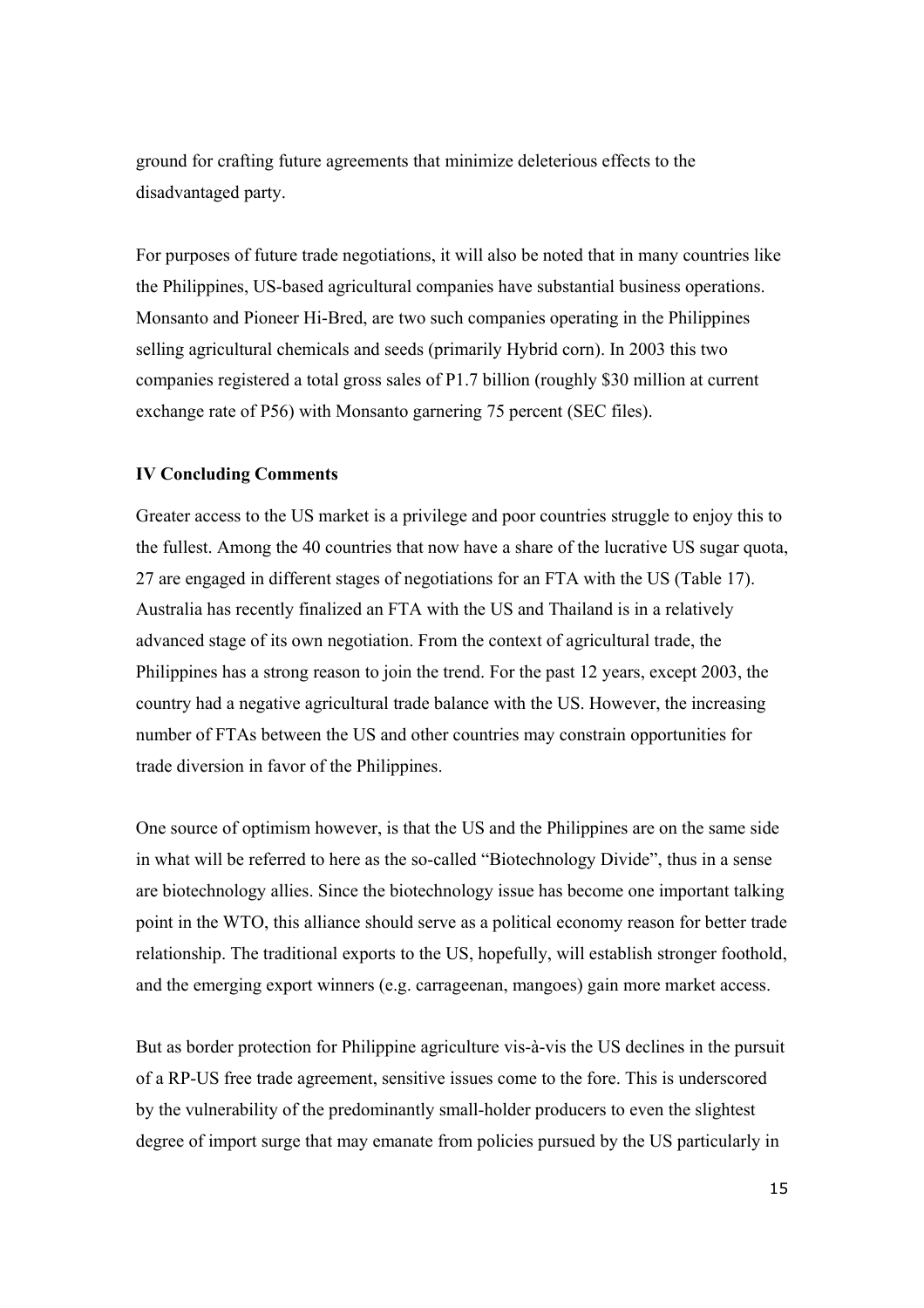the area of Commodity Payments and Export Promotion. Appropriate countervailing measures must be crafted early on to address the plight of livestock raisers and vegetable farmers who are highly vulnerable.

The case of rice and corn will be a sensitive issue as well. But for corn, this may in fact open a window of opportunity to expand industries that are corn-dependent (e.g. livestock and poultry). For rice, freer trade may yet resolve the long –standing issue of privatizing NFA and facilitate rural diversification.

Phytosanitary issues will be a source of continuing controversy but strict dependence on science will be the best recourse for resolution. This, however, could be an avenue for stronger collaboration in scientific research and development between and among academic and similar institutions in both countries.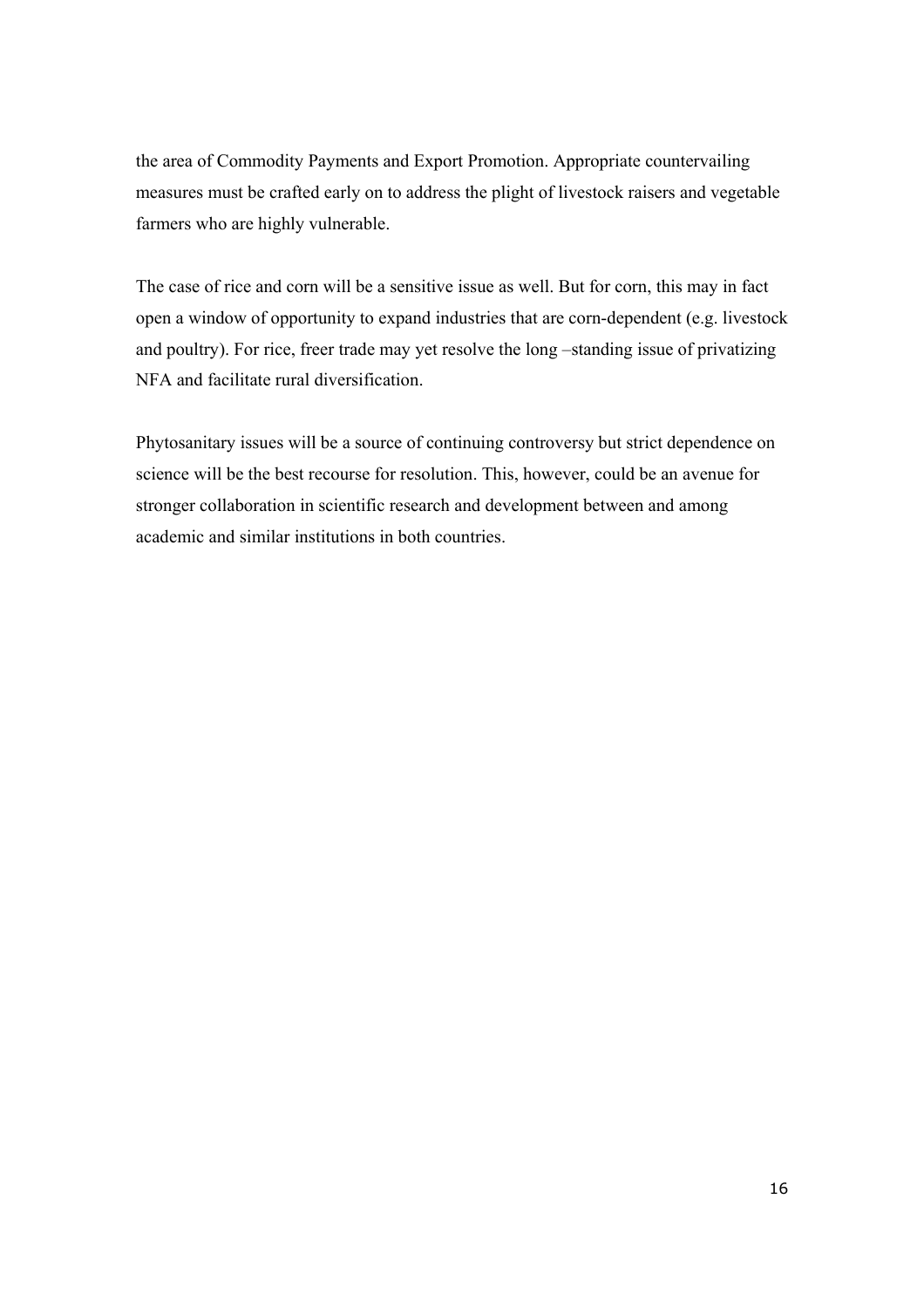#### **References**

- Cabanilla. L. S. (2004) Philippine Agriculture, Food Security, and APEC: An Integrative Report. Draft report submitted to PASCN
- Dawe, D. (2002). "The changing structure of the world rice market, 1950-2000". Food Policy 27 (2002) pp. 355-370.
- Manila Times, July 26, 2003 "Group says US politicized seaweed industry in RP"
- Monsanto Financial Statements (2003). Financial Statements submitted to the Philippines Securities and Exchange Commission.
- Myint, H. (1971) *Economic Theory and the Underdeveloped Countries.* New York: Oxford University Press.
- Ozden, C. and E. Reinhardt ( ) "The Perversity of Preferences: GSP and Developing Country Trade Policies, 1976-2000".
- Philippine Sugar Millers Association, Inc. (1999) "Country Policies on Sugar"
- Pioneer Hi-Bred Philippines Inc. (2003). Financial Statements submitted to the Philippines Securities and Exchange Commission.
- Tariff Commission (2004) Tariff and Customs Code of the Philippines, Volume I.
- United Coconut Associations of the Philippines, Inc. (2003). Coconut Statistics, Vol. VI No. 35, November 2003.
- University of Asia and the Pacific (2001). "Philippine Eucheuma Seaweeds/Carrageenan Industry: Industry Analysis and Strategic Directions."
- US **Federal Register** / Vol. 68, No. 210 / Thursday, October 30, 2003 / Proposed Rules (http://www.ams.usda.gov/cool/ls0304.pdf)
- US GAO (1999) "Sugar Program: Changing the Method for Setting Import Quotas Could Reduce Cost to Users", Report to Congress.
- Westcott, P. (2003) "Perspective on Impacts of the 2002 US Farm Act". Paper presented at the Policy Disputes Information Consurtium, Ninth Agricultural and Food Policy Information Workshop, Montreal Canada, April 24, 2003.
- Westcott, C. Edwin Young, and J. Michael Price (2002) "The 2002 Farm Act Provisions and Implications for Commodity Markets". Electronic Report from the Economic Research Service. (**www.ers.usda.gov).**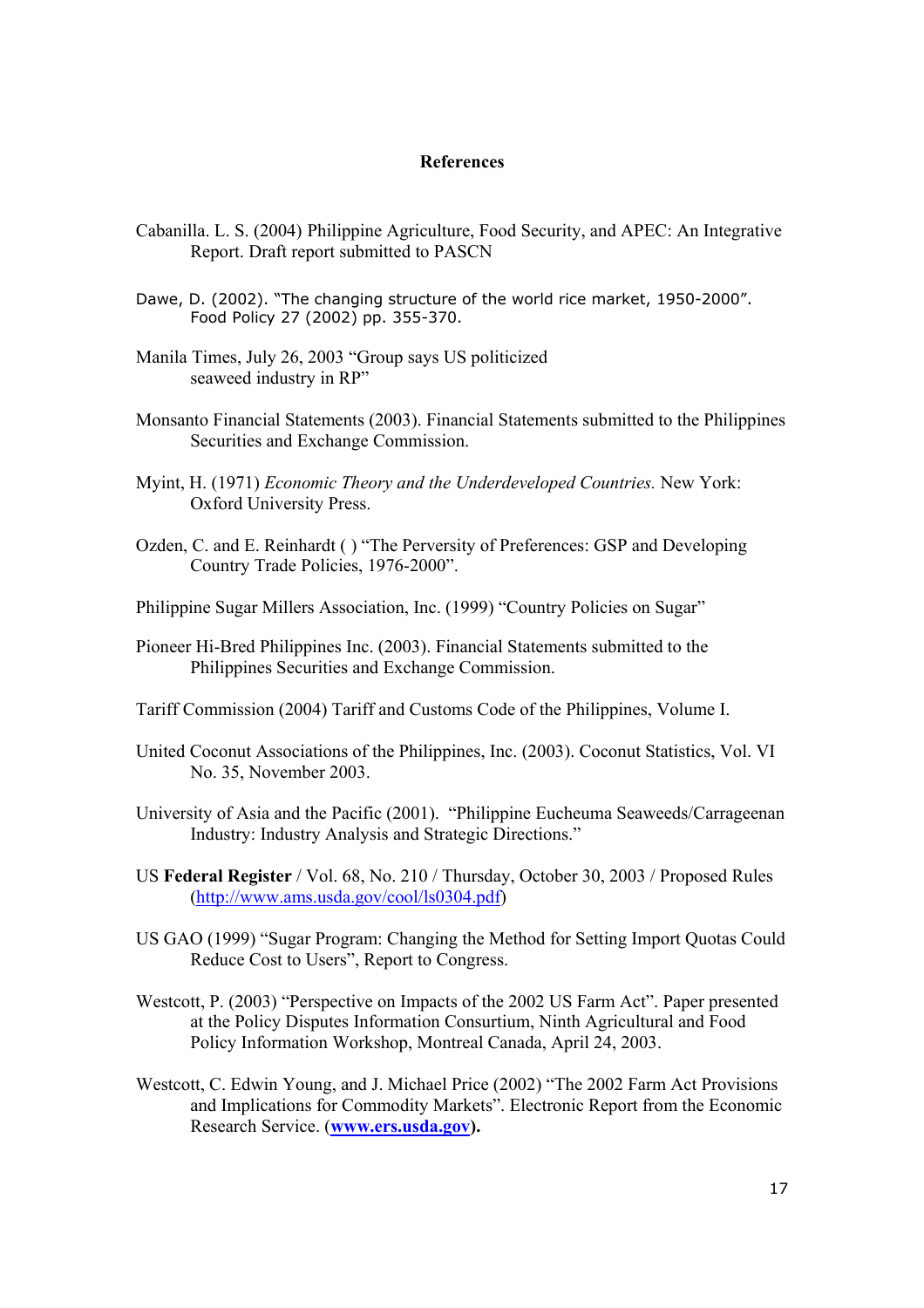# **Tables and Figures**



| Table 1. US agricultural trade balance (million \$) with the Philippines, Indonesia |                         |           |          |  |  |  |  |  |
|-------------------------------------------------------------------------------------|-------------------------|-----------|----------|--|--|--|--|--|
|                                                                                     | and Thailand, 1996-2002 |           |          |  |  |  |  |  |
| Year                                                                                | Philippines             | Indonesia | Thailand |  |  |  |  |  |
| 1996                                                                                | 304                     | (684)     | (310)    |  |  |  |  |  |
| 1997                                                                                | 247                     | 777       | (313)    |  |  |  |  |  |
| 1998                                                                                | 113                     | (884)     | (324)    |  |  |  |  |  |
| 1999                                                                                | 309                     | (506)     | (276)    |  |  |  |  |  |
| 2000                                                                                | 443                     | (312)     | (278)    |  |  |  |  |  |
| 2001                                                                                | 379                     | 84        | (121)    |  |  |  |  |  |
| 2002                                                                                | 339                     | (117)     | (123)    |  |  |  |  |  |
| Notes: parenthesis indicates trade deficit                                          |                         |           |          |  |  |  |  |  |
| Source: http://usda.mannlib.cornell.edu/reports/erssor/trade/aes-bb/2004/aes41.pdf  |                         |           |          |  |  |  |  |  |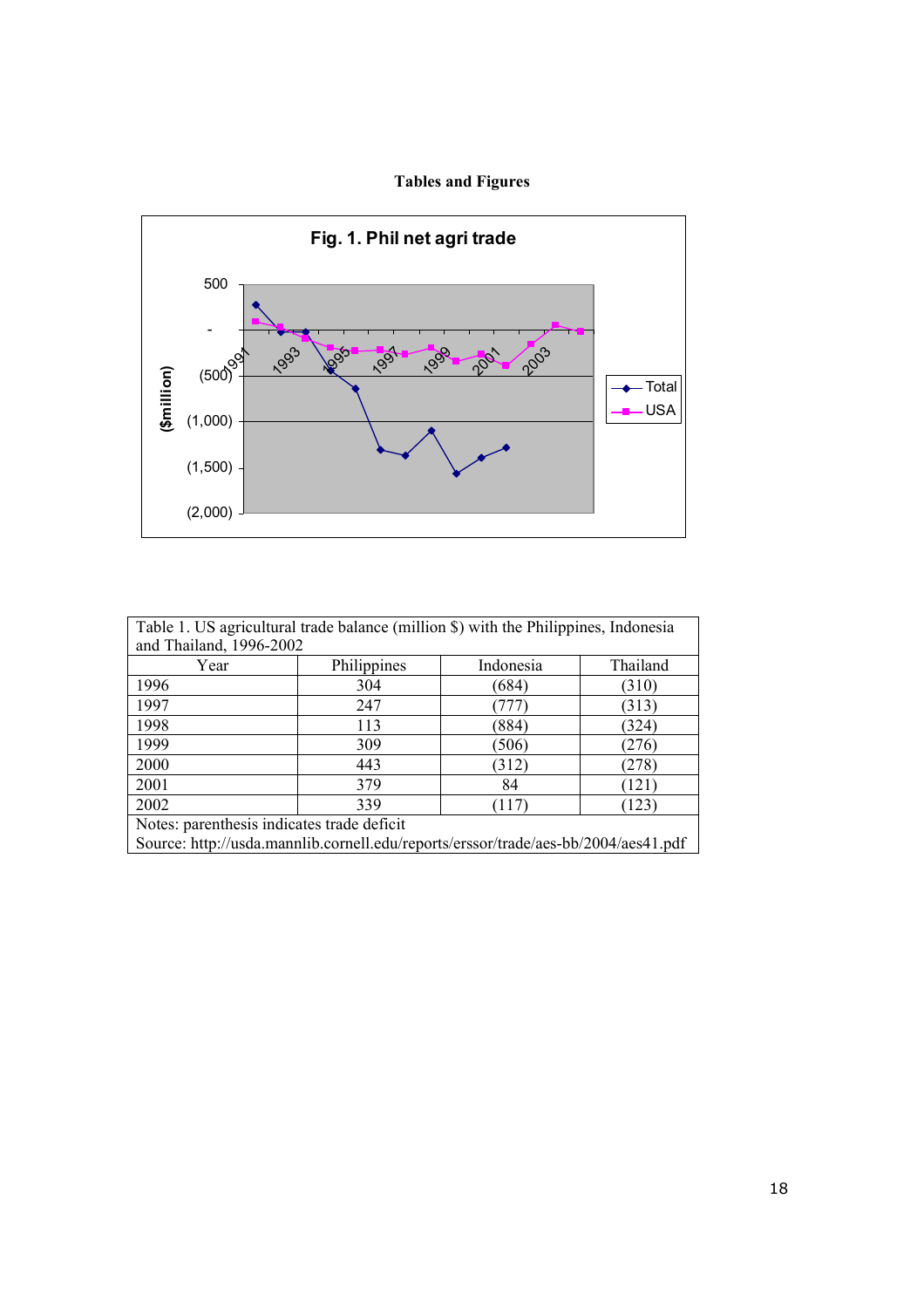|  |  | Table 2. Top 15 US agricultural exports destinations based on dollar values, 1994-2003. |  |  |
|--|--|-----------------------------------------------------------------------------------------|--|--|
|  |  |                                                                                         |  |  |

|                       | 1994      | 1995                     | 1996      | 1997      | 1998     | 1999                     | 2000      | 2001           | 2002      | 2003                     |
|-----------------------|-----------|--------------------------|-----------|-----------|----------|--------------------------|-----------|----------------|-----------|--------------------------|
| Country               |           |                          |           |           |          | (FOB billion dollars)    |           |                |           |                          |
| Japan                 | 9.457     | 11.16                    | 11.692    | 10.523    | 9.102    | 8.812                    | 9.29      | 8.883          | 8.382     | 8.935                    |
| EU                    | 7.075     | 8.655                    | 9.265     | 9.078     | 7.94     | 6.413                    | 6.244     | 6.404          | 6.145     | 6.454                    |
| Canada                | 5.559     | 5.79                     | 6.122     | 6.767     | 6.993    | 7.058                    | 7.64      | 8.121          | 8.66      | 9.3                      |
| Mexico                | 4.592     | 3.537                    | 5.438     | 5.173     | 6.154    | 5.624                    | 6.41      | 7.404          | 7.226     | 7.914                    |
| South Korea           | 2.337     | 3.754                    | 3.866     | 2.86      | 2.266    | 2.448                    | 2.546     | 2.588          | 2.672     | 2.853                    |
| China (Taiwan)        | 2.147     | 2.596                    | 2.958     | 2.614     | 1.798    | 1.945                    | 1.996     | 2.009          | 1.966     | 2.036                    |
| Hong Kong             | 1.243     | 1.502                    | 1.488     | 1.712     | 1.492    | 1.209                    | 1.262     | 1.227          | 1.09      | 1.114                    |
| China (mainland)      | 1.084     | 2.633                    | 2.088     | 1.614     | 1.358    | 0.854                    | 1.716     | 1.938          | 2.067     | 4.992                    |
| Egypt                 | 0.872     | 1.448                    | 1.319     | 0.964     | 0.914    | 0.966                    | 1.049     | 1.022          | 0.862     | 1.001                    |
| Russia                | 0.645     | 1.046                    | 1.327     | 1.204     | 0.835    | 0.728                    | 0.58      | 0.917          | 0.551     | 0.579                    |
| <b>Philippines</b>    | 0.577(12) | 0.765(12)                | 0.891(11) | 0.873(11) | 0.72(11) | 0.783(10)                | 0.901(10) | 0.793(12)      | 0.776(11) | 0.628(13)                |
| Indonesia             | 0.485     | 0.816                    | 0.848     | 0.772     |          | 0.531                    | 0.668     | 0.907          | 0.809     | 0.984                    |
| Turkey                |           | 0.536                    | 0.637     | 0.733     | 0.665    | 0.501                    | 0.658     | 0.571          | 0.675     | 0.901                    |
| Thailand              |           | 0.59                     |           |           |          |                          | 0.493     | 0.57           | 0.611     | 0.675                    |
| Saudi Arabia          | 0.487     |                          |           | 0.668     | 0.503    | 0.447                    |           |                |           |                          |
| Colombia<br>Dominican |           | $\overline{\phantom{a}}$ | 0.632     |           | 0.59     |                          |           | $\overline{a}$ | 0.52      | $\overline{\phantom{a}}$ |
| Republic              |           |                          |           |           |          | 0.551                    | 0.506     |                |           |                          |
| <b>Brazil</b>         | 0.493     |                          |           | 0.575     | ٠        | $\overline{\phantom{a}}$ |           |                | -         | $\overline{\phantom{a}}$ |
| Israel                |           |                          | 0.617     |           |          |                          |           |                |           |                          |
| Australia             |           |                          |           |           |          |                          |           |                |           | 0.611                    |
| Algeria               | 0.595     |                          |           |           |          |                          |           |                |           |                          |
| Switzerland           |           |                          |           |           |          |                          |           | 0.545          |           |                          |
| Malaysia              |           | 0.537                    |           |           | ٠        |                          |           |                |           |                          |
| Venezuela             |           |                          |           |           | 0.513    |                          |           |                |           |                          |

Note: Numbers do not include exports of agricultural inputs.

Source: USDA (http://www.ers.usda.gov/Data/FATUS/)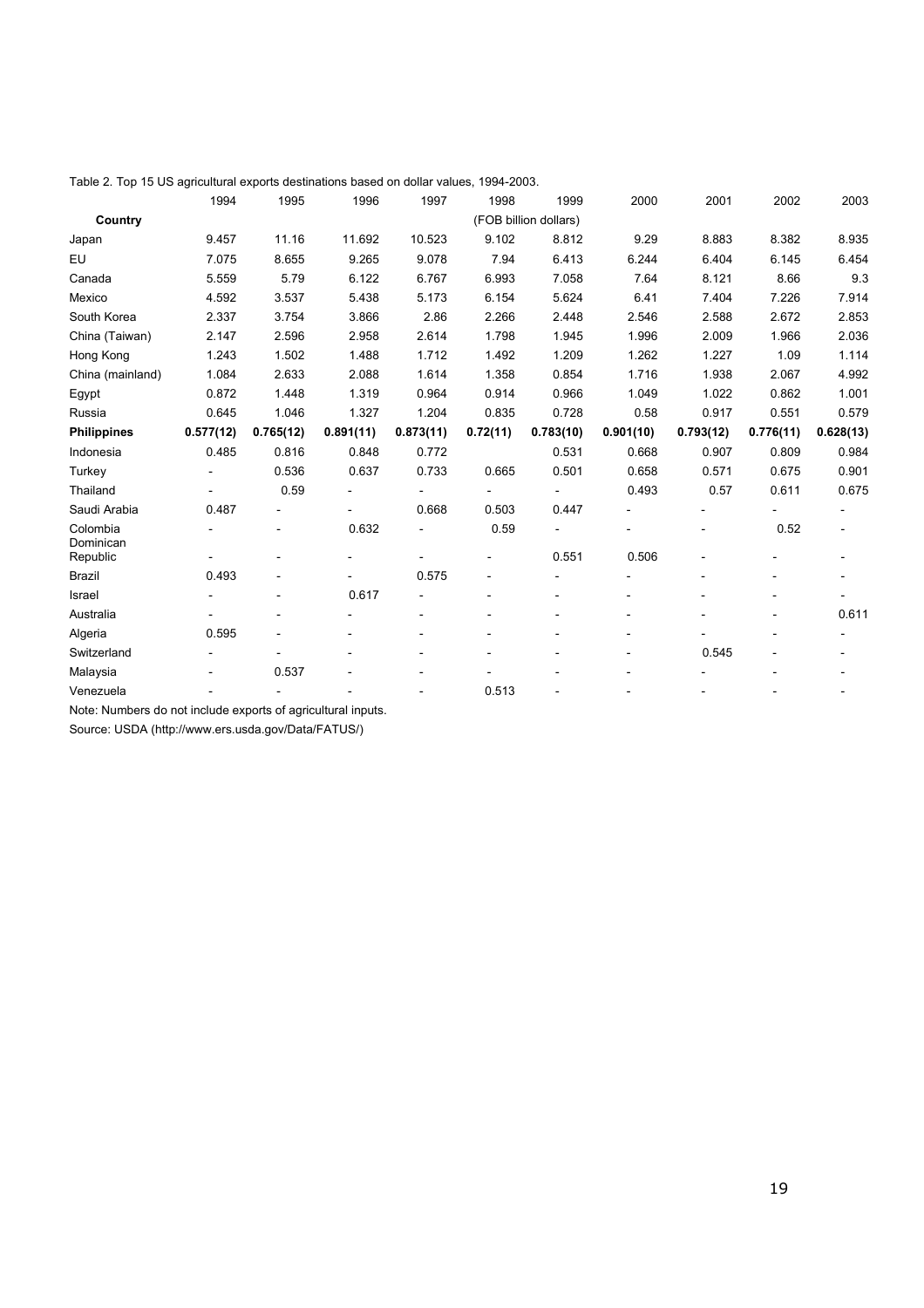

|  |  | Table 3. Philippines major export items, as of July 2004. |  |
|--|--|-----------------------------------------------------------|--|
|  |  |                                                           |  |

| Item                      | Value     | Percent of |
|---------------------------|-----------|------------|
|                           | (000US\$) | Total      |
| Sugar                     | 45,361    | 13.42      |
| Coconut                   | 125,998   | 37.26      |
| Oil                       | 110,738   |            |
| Other                     | 15,260    |            |
| Pineapples                | 43,786    | 12.95      |
| Canned                    | 27,733    |            |
| Concentrate               | 16.053    |            |
| <b>Fishery and Marine</b> |           |            |
| products                  | 76,110    | 22.51      |
| <b>Fish and Others</b>    | 66,592    |            |
| Seaweeds                  | 9,518     |            |
| Total                     | 291,255   | 86         |
| Note:                     |           |            |

Total exports for the period = \$339,114,045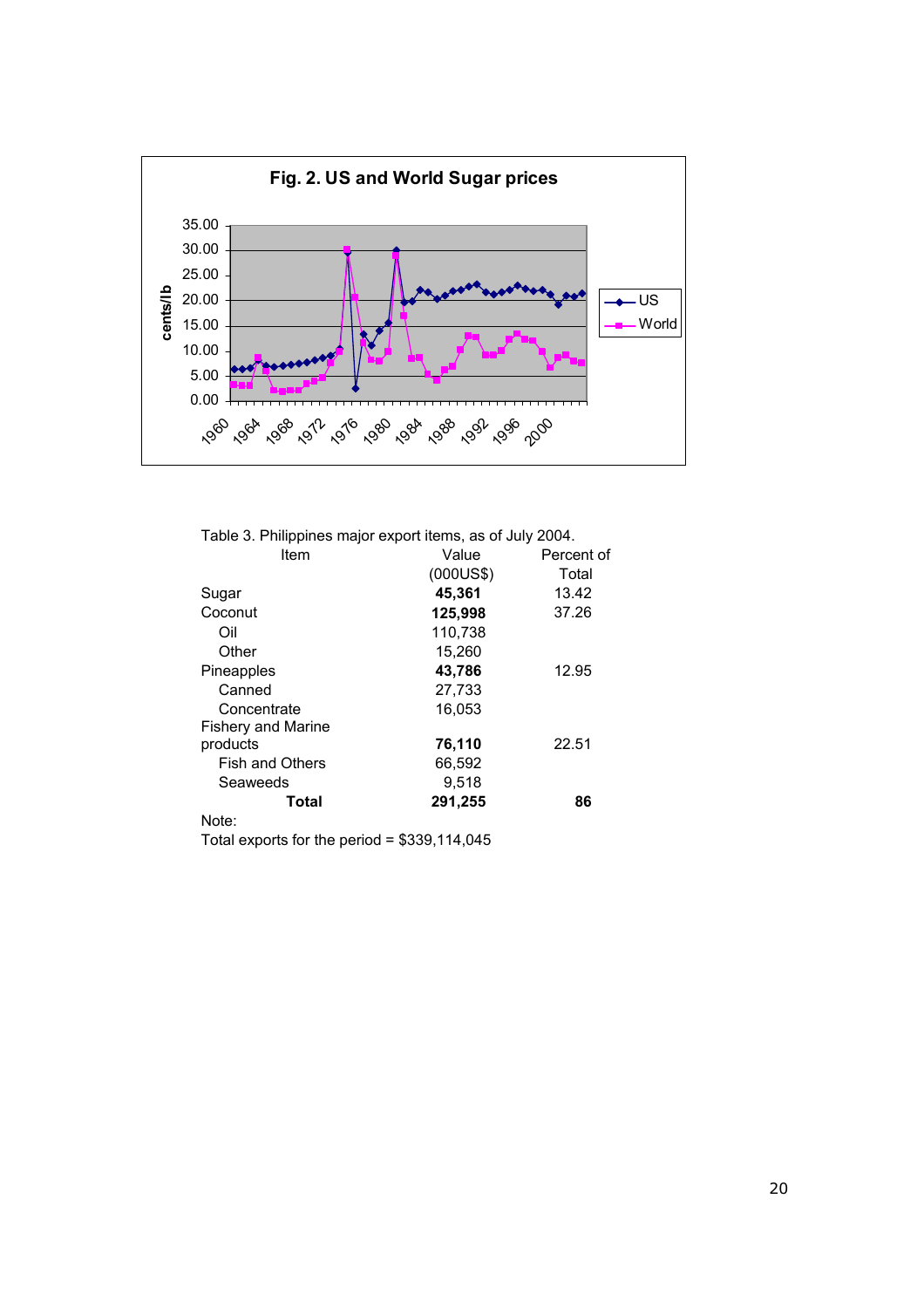#### Table 4. Major Agricultural Exports to the US

|                                     | 1991     |                | 1994           |              | 1997     |              |          | 2000         |          | 2003    |
|-------------------------------------|----------|----------------|----------------|--------------|----------|--------------|----------|--------------|----------|---------|
| Items                               | Qty.     | Value          | Qty.           | Value        | Qty.     | Value        | Qty.     | Value        | Qty.     | Valu    |
|                                     | Thousand | (million       | thousand       | (million     | thousand | (million     | thousand | (million     | thousand | (millic |
|                                     | Tons     | <b>US\$)</b>   | tons           | <b>US\$)</b> | tons     | <b>US\$)</b> | tons     | <b>US\$)</b> | tons     | US\$    |
| <b>Coconuts</b>                     |          |                |                |              |          |              |          |              |          |         |
| <b>Dessicated Coconuts</b>          | 35       | 29             | 37             | 35           | 38       | 43           | 36       | 34           | 36       |         |
| Coconut oil (crude)                 | 328      | 115            | 237            | 131          | 340      | 209          | 275      | 118          | 243      |         |
| Coconut oil (refined)               | 68       | 27             | 119            | 69           | 134      | 94           | 166      | 86           | 131      |         |
| <b>Pineapples</b>                   |          |                |                |              |          |              |          |              |          |         |
| Pineapples (canned)                 | 136      | 53             | 148            | 53           | 147      | 55           | 165      | 60           | 160      |         |
| Pineapple juice (oth than conc)     | 41       | $\overline{7}$ | 51             | 8            | 52       | 8            | 70       | 11           | 67       |         |
| Pineapple juice (concentrate)       | 37       | 20             | 27             | 14           | 25       | 17           | 23       | 14           | 34       |         |
| Sugar                               | 274      | 115            | 104            | 43           | 198      | 83           | 139      | 52           | 138      |         |
| <b>Fish and oth marine Products</b> |          |                |                |              |          |              |          |              |          |         |
| Shrimps and Prawns                  | 9        | 54             | 4              | 27           | 1        | 13           | 3        | 22           | 2        |         |
| Octopus (frozen, dried, salted)     | 4        | 9              | $\overline{7}$ | 14           | 7        | 24           | 7        | 15           | 8        |         |
| Tuna, whole                         | 4        | 8              | 4              | 8            | 4        | 8            | 6        | 7            | 18       |         |
| Skipjack                            | 3        | 5              | 11             | 22           | 17       | 32           | 9        | 10           | 5        |         |
| Carageenan and seaweeds             |          | $\overline{2}$ | 3              | 3            | 5        | 16           | 5        | 10           | 63       |         |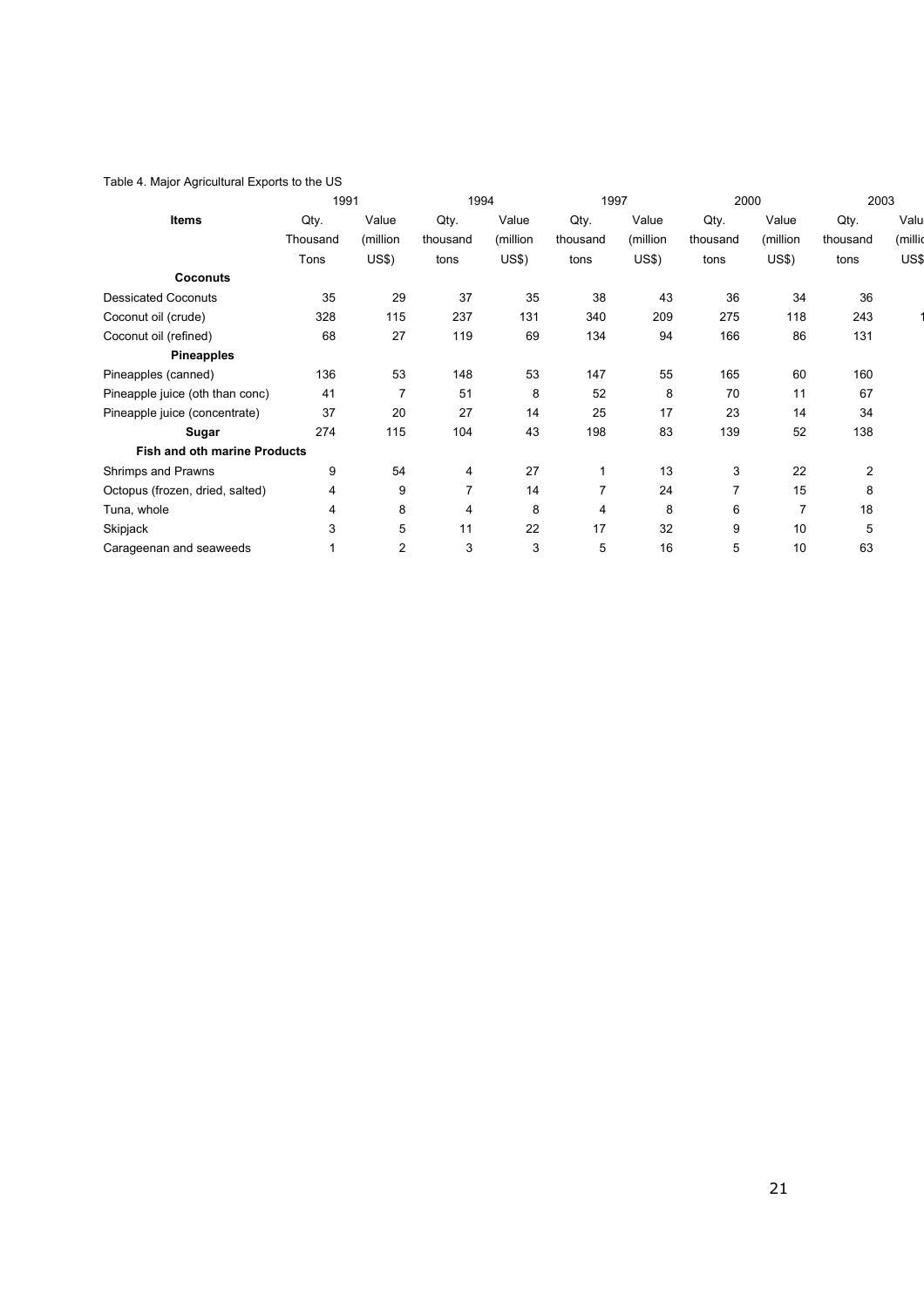|                                              |          | 1995      | 1996     |           | 1997     |           | 1998     |           |
|----------------------------------------------|----------|-----------|----------|-----------|----------|-----------|----------|-----------|
|                                              | Quantity | Value     | Quantity | Value     | Quantity | Value     | Quantity | Value     |
| Country                                      | (tons)   | (US\$000) | (tons)   | (US\$000) | (tons)   | (US\$000) | (tons)   | (US\$000) |
|                                              | 24026    | 128779    | 20766    | 99083     | 21349    | 94259     | 25033    | 104323    |
| China                                        | 37436    | 75081     | 42130    | 84717     | 51008    | 92482     | 48988    | 75709     |
| Philippines                                  |          |           |          |           |          |           | 26954    | 31196     |
| Chile                                        | 36847    | 25043     | 39078    | 25212     | 45419    | 26862     | 43340    | 28161     |
| China, Hong Kong                             | 7515     | 12105     | 7576     | 12970     | 8672     | 6829      | 9453     | 7290      |
| Indonesia                                    | 24957    | 16262     | 22310    | 18962     | 12698    | 10521     | 5213     | 5936      |
| France                                       | 2086     | 2609      | 6255     | 5730      | 5366     | 4537      | 5997     | 5392      |
| Norway                                       | 3633     | 2955      | 3622     | 3196      | 3988     | 3176      | 3741     | 2846      |
| Mexico                                       | 39362    | 1210      | 35000    | 1200      | 32665    | 1215      | 5671     | 300       |
| Peru                                         |          |           | 1042     | 768       | 2387     | 1206      | 3785     | 1376      |
| Other countries                              | 15672    | 86426     | 17248    | 78491     | 16847    | 61233     | 20715    | 60573     |
| Total                                        | 191529   | 350470    | 195027   | 330329    | 200399   | 302320    | 198890   | 323102    |
| Source: FAO Fishery statistics (in UA and P) |          |           |          |           |          |           |          |           |

Table 5. Top ten world exporters of seaweeds and other algae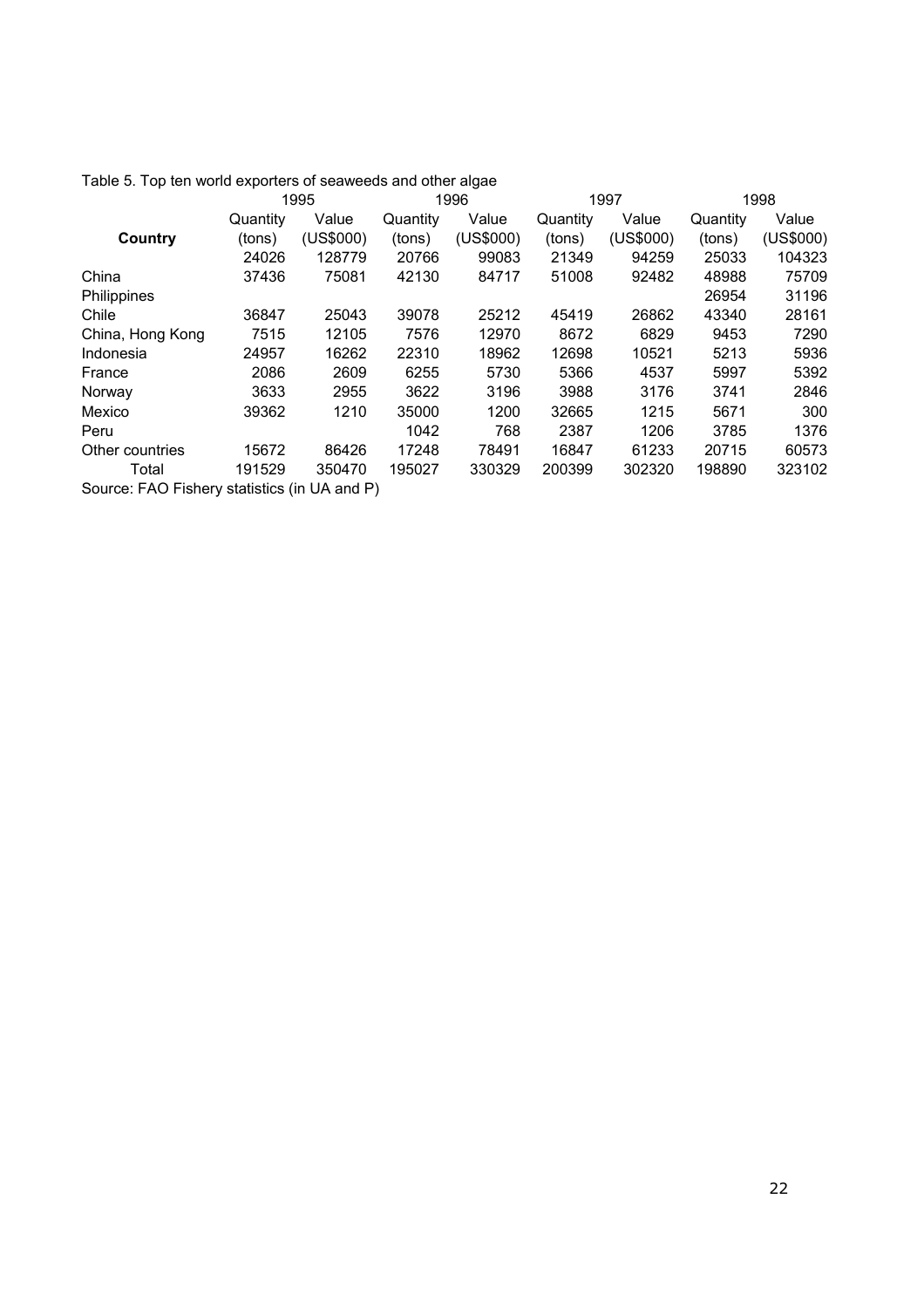| Table 6. Tariff rate-quota allocation in the US, production and consumption, 1998. |              |            |            |                   |         |
|------------------------------------------------------------------------------------|--------------|------------|------------|-------------------|---------|
| Country                                                                            | TRQ (%)      | Allocation | Production | Consumption       | Surplus |
|                                                                                    | Allocation   | (000MT)    |            | (000) Metric Tons |         |
| Argentina                                                                          | 4.3          | 72         | 1925       | 1599              | 330     |
| Australia                                                                          | 8.3          | 140        | 6137       | 1091              | 5046    |
| <b>Barbados</b>                                                                    | 0.7          | 9          | 51         | 18                | 33      |
| <b>Belize</b>                                                                      | 1.1          | 18         | 130        | 15                | 115     |
| <b>Bolivia</b>                                                                     | 0.8          | 13         | 366        | 254               | 112     |
| <b>Brazil</b>                                                                      | 14.5         | 244        | 17306      | 9700              | 7606    |
| Colombia                                                                           | 2.4          | 40         | 2374       | 1461              | 913     |
| Congo                                                                              | 0.3          | 8          | 44         | 39                | 5       |
| Costa Rica                                                                         | 1.5          | 25         | 419        | 228               | 191     |
| Cote d'Ivoire                                                                      | 0.3          | 8          | 127        | 182               | $-55$   |
| Dominican Republic                                                                 | 17.6         | 296        | 518        | 331               | 187     |
| Ecuador                                                                            | 1.1          | 18         | 208        | 413               | $-205$  |
| El Salvador                                                                        | 2.6          | 44         | 510        | 238               | 272     |
| Fiji                                                                               | 0.9          | 15         | 408        | 57                | 351     |
| Gabon                                                                              | 0.3          | 8          | 22         | 25                | -3      |
| Guatemala                                                                          | 4.8          | 81         | 1896       | 493               | 1403    |
| Guyana                                                                             | 1.2          | 20         | 273        | 35                | 238     |
| Haiti                                                                              | 0.3          | 8          | 11         | 83                | $-72$   |
| Honduras                                                                           | $\mathbf{1}$ | 17         | 288        | 255               | 33      |
| India                                                                              | 0.8          | 13         | 16085      | 18409             | $-2324$ |
| Jamaica                                                                            | 1.1          | 18         | 206        | 142               | 64      |
| Madagascar                                                                         | 0.3          | 8          | 105        | 108               | -3      |
| Malawi                                                                             | 1            | 17         | 215        | 198               | 17      |
| <b>Mauritius</b>                                                                   | 1.2          | 20         | 725        | 46                | 679     |
| Mexico                                                                             | 0.3          | 28         | 6052       | 4674              | 1378    |
| Mozambique                                                                         | 1.3          | 22         | 44         | 77                | $-33$   |
| Nicaragua                                                                          | 2.1          | 35         | 394        | 204               | 190     |
| Panama                                                                             | 2.9          | 49         | 187        | 100               | 87      |
| Papua New Guinea                                                                   | 0.3          | 8          | 44         | 35                | 9       |
| Paraguay                                                                           | 0.3          | 8          | 143        | 128               | 15      |
| Peru                                                                               | 4.1          | 69         | 507        | 998               | $-491$  |
| <b>Philippines</b>                                                                 | 13.5         | 227        | 1986       | 2094              | $-108$  |
| St. Christopher-Nevis                                                              | 0.3          | 8          | 28         | 4                 | 24      |
| South Africa                                                                       | 2.3          | 39         | 2660       | 1507              | 1153    |
| Swaziland                                                                          | 1.6          | 27         | 571        | 248               | 323     |
| Taiwan                                                                             | 1.2          | 20         | 364        | 540               | $-176$  |
| Thailand                                                                           | 1.4          | 24         | 4679       | 1872              | 2807    |
| Trinidad-Tobago                                                                    | 0.7          | 12         | 86         | 93                | $-7$    |
| Uruguay                                                                            | 0.3          | 8          | 22         | 121               | -99     |
| Zimbabwe                                                                           | 1.2          | 20         | 632        | 367               | 265     |

Table 6. Tariff rate-quota allocation in the US, production and consumption, 1998.

Source: US GAO (1999) "Sugar Program: Changing the Method for Setting Import Quotas Could Reduce Cost to Users", Report to Congress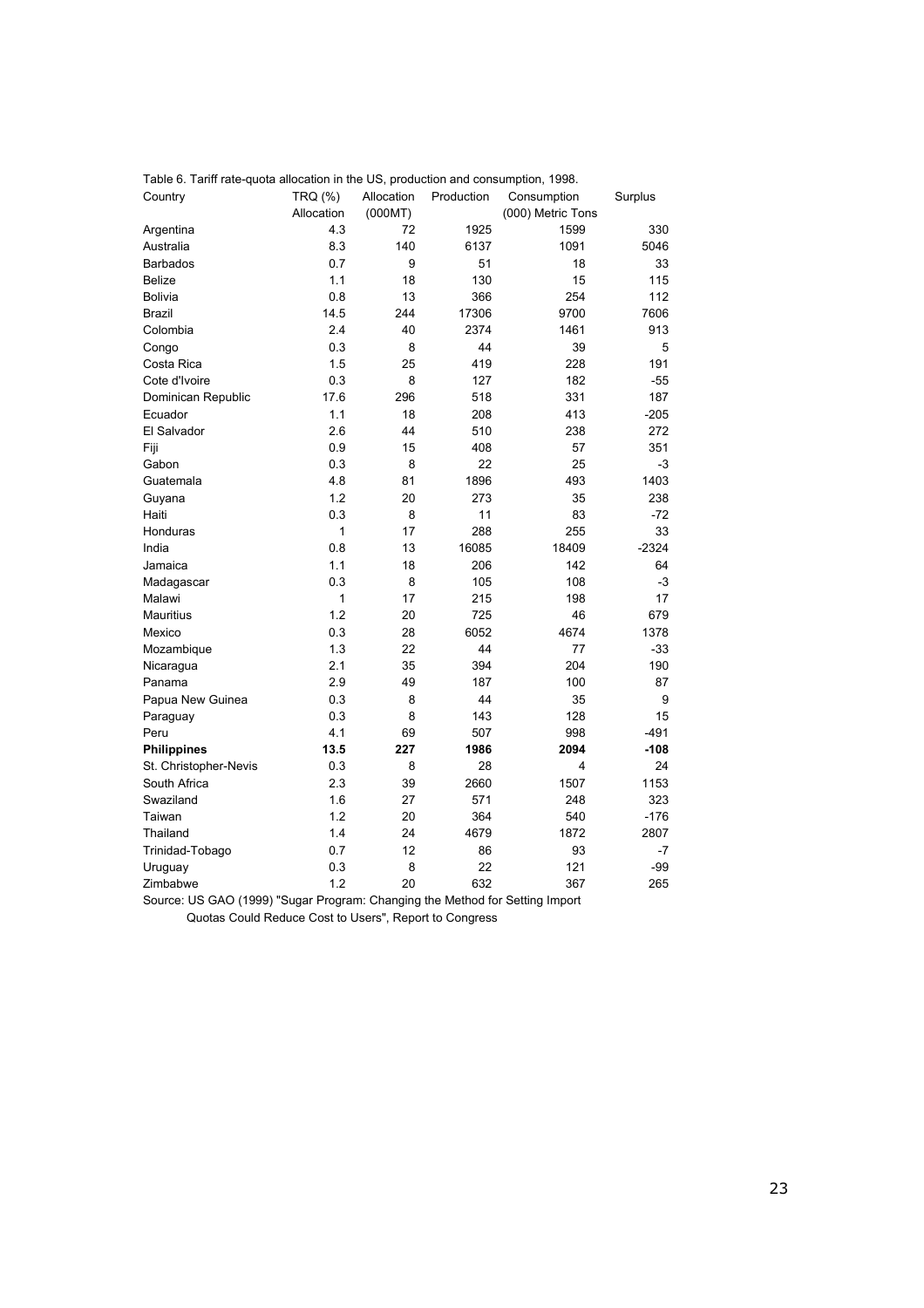| Table 7. Value (000 US\$) of Philippine coconut exports by |
|------------------------------------------------------------|
| destination, 1988-2002.                                    |

| Year         | United        | Europe | Other     | Total  | US share  |
|--------------|---------------|--------|-----------|--------|-----------|
|              | <b>States</b> |        | Countries |        | (percent) |
| 1988         | 219239        | 252463 | 109213    | 580915 | 38        |
| 1989         | 175609        | 250753 | 101221    | 527583 | 33        |
| 1990         | 154693        | 260875 | 85311     | 500879 | 31        |
| 1991         | 183446        | 171747 | 102480    | 457673 | 40        |
| 1992         | 288952        | 234081 | 118421    | 641454 | 45        |
| 1993         | 244402        | 215067 | 110327    | 569796 | 43        |
| 1994         | 235108        | 256659 | 131242    | 623009 | 38        |
| 1995         | 347762        | 397123 | 246933    | 991818 | 35        |
| 1996         | 334136        | 257358 | 152694    | 744188 | 45        |
| 1997         | 340766        | 331879 | 138497    | 811142 | 42        |
| 1998         | 303138        | 369667 | 143257    | 816062 | 37        |
| 1999         | 206358        | 146837 | 96897     | 450092 | 46        |
| 2000         | 204087        | 187918 | 168969    | 560974 | 36        |
| 2001         | 154175        | 211898 | 153520    | 519593 | 30        |
| 2002         | 173029        | 171703 | 128589    | 473321 | 37        |
| Source: UCAP |               |        |           |        |           |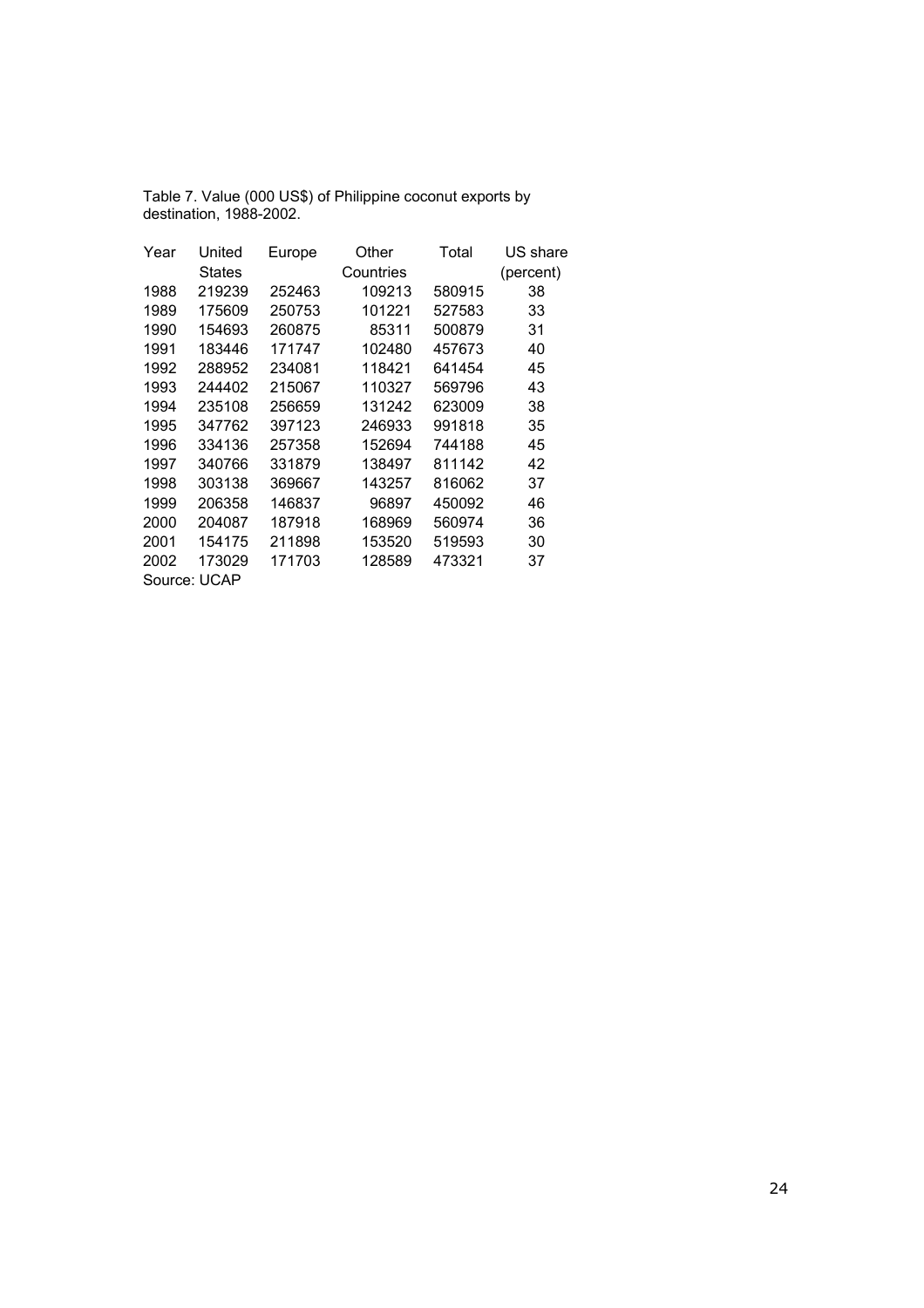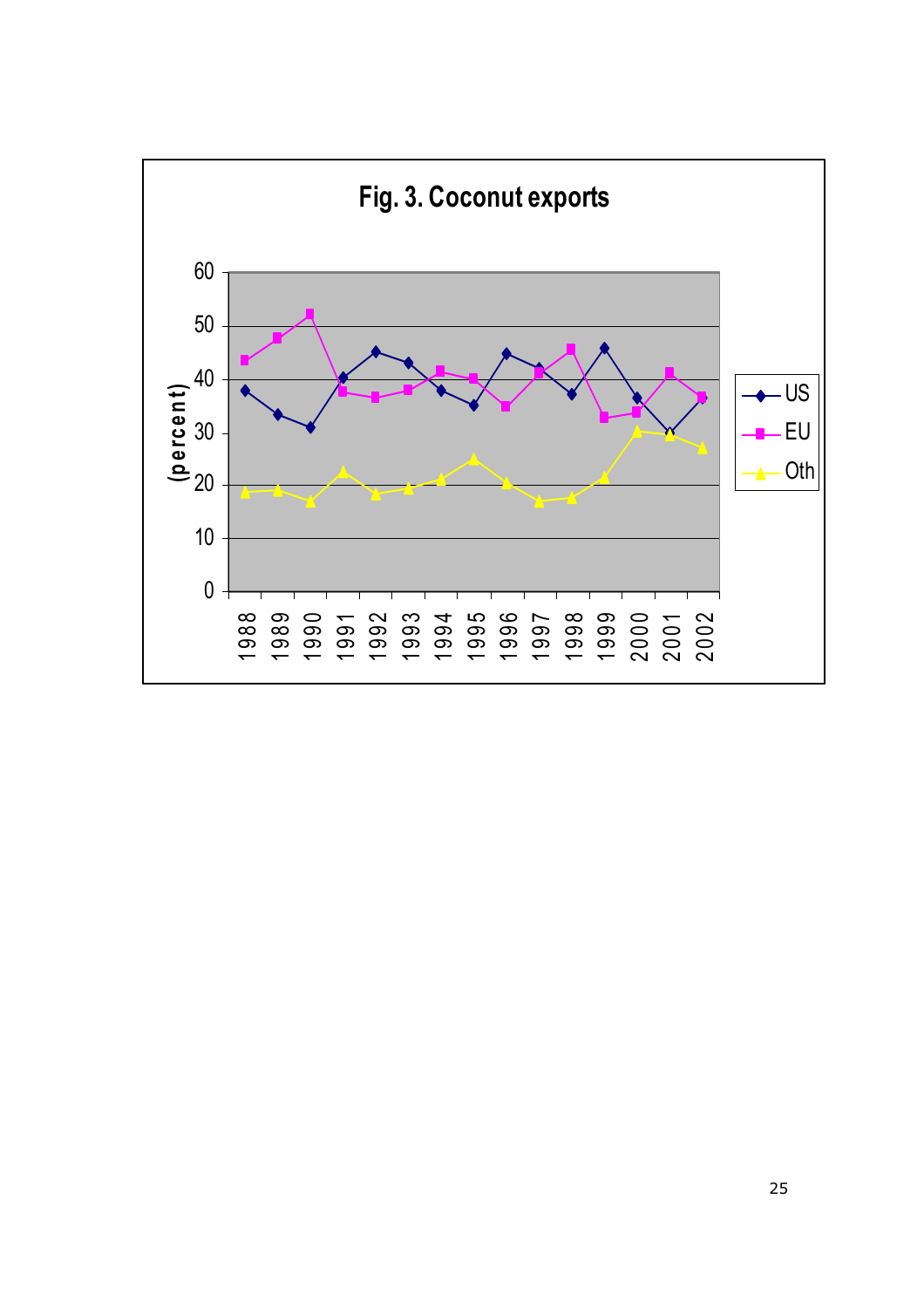| Table 8. Importance of the Philippines in US Agricultural Exports, 1999/2000 |       |                      |  |  |  |
|------------------------------------------------------------------------------|-------|----------------------|--|--|--|
| Item                                                                         | Rank  | Value (US\$ million) |  |  |  |
| Dairy Products                                                               | No. 8 | 36                   |  |  |  |
| Wheat and Flour                                                              | No. 3 | 256                  |  |  |  |
| Protein Meal                                                                 | No.1  | 161                  |  |  |  |
| <b>Vegetables and Preparations</b>                                           | No. 9 | 49                   |  |  |  |
| Source: USDA                                                                 |       |                      |  |  |  |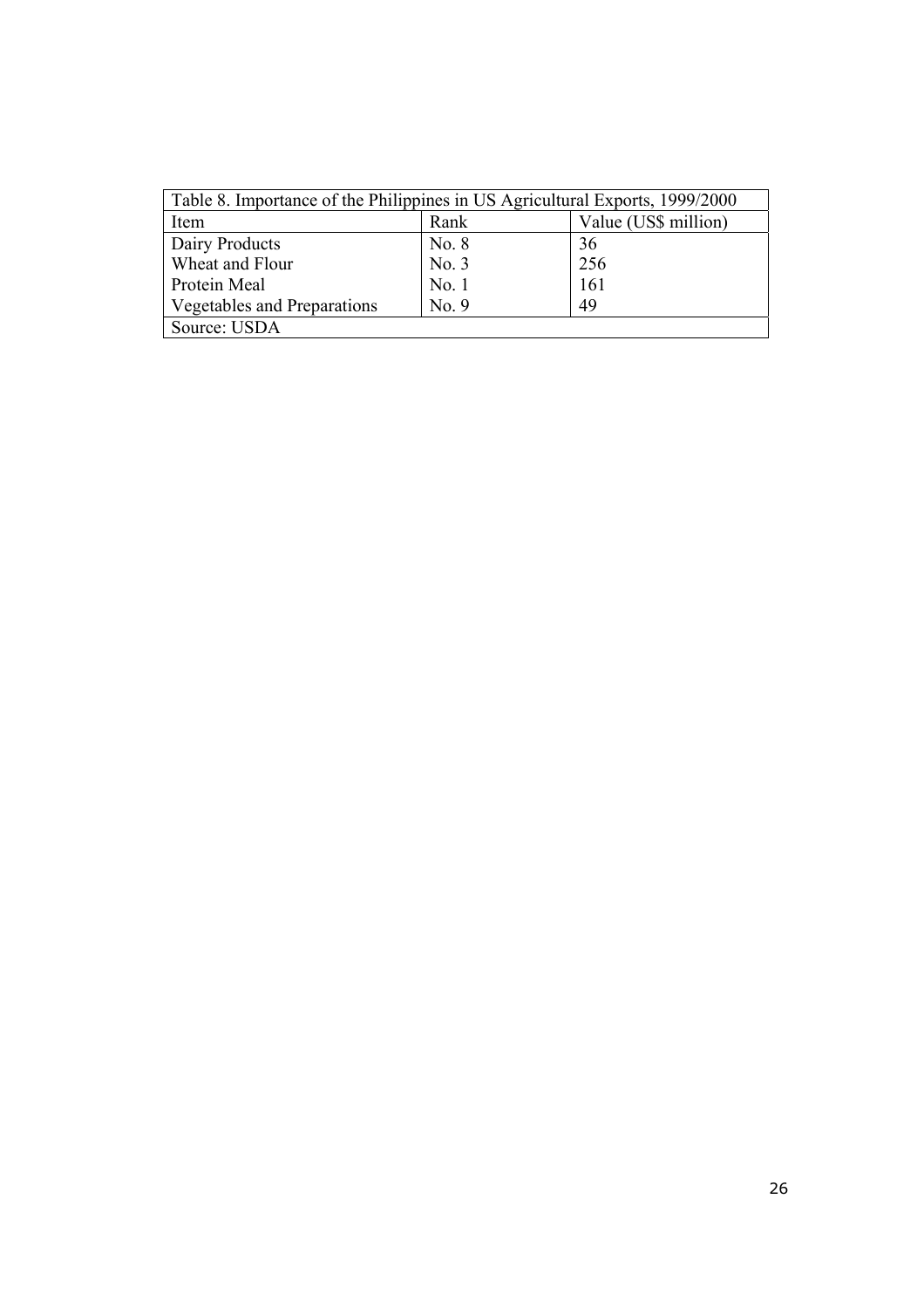|                        |                  | Rice                |                  | Corn                |
|------------------------|------------------|---------------------|------------------|---------------------|
| Year                   | Quantity<br>(MT) | Value<br>(\$000FOB) | Quantity<br>(MT) | Value<br>(\$000FOB) |
| 1991                   |                  |                     | 321              | 99                  |
| 1992                   |                  |                     | 595              | 172                 |
| 1993                   | 17               | 12                  | 1,314            | 576                 |
| 1994                   |                  |                     | 909              | 408                 |
| 1995                   |                  |                     | 106,236          | 16,114              |
| 1996                   | 2,972            | 1,377               | 322,621          | 68,739              |
| 1997                   | 12,804           | 4,436               | 108,732          | 17,076              |
| 1998                   | 202              | 97                  | 158,208          | 24,394              |
| 1999                   | 78               | 81                  | 49,559           | 49,639              |
| 2000                   | 9,400            | 684                 | 23,509           | 3,795               |
| 2001                   | 109,053          | 31,033              | 48,759           | 4,574               |
| 2002                   | 39,769           | 9,679               | 157,414          | 23,429              |
| 2003                   | 52,954           | 11,315              | 10,861           | 960                 |
| Average<br>Source: NSO | 17,481           | 4,516               | 76,080           | 16,152              |

Table 9. Rice and corn imports from the US, 1991-2003.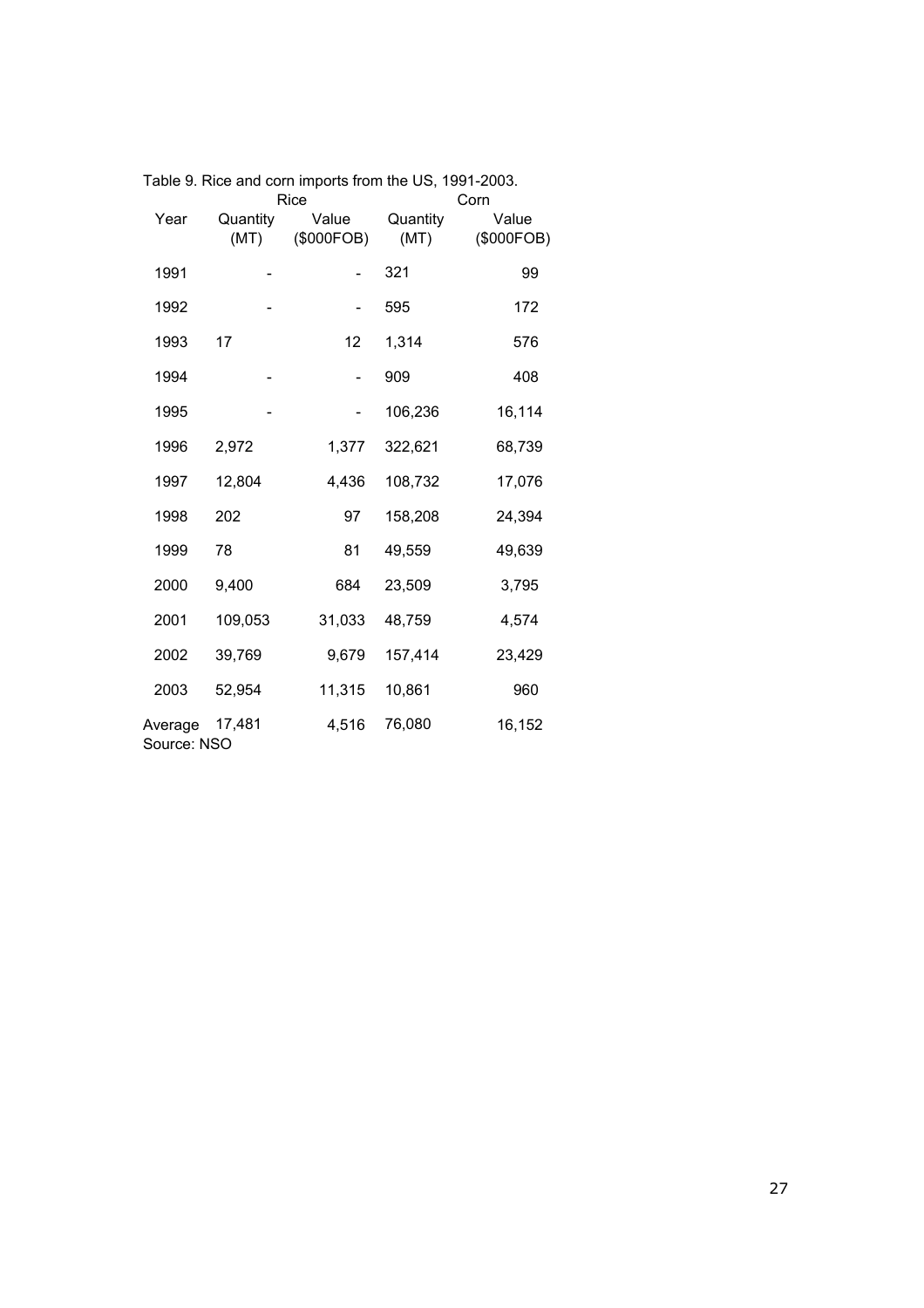| Table 10. Minimum Access Volume allocation and Utilization, 2004 |      |            |               |             |
|------------------------------------------------------------------|------|------------|---------------|-------------|
| Commodity                                                        | Unit | Allocation | <b>Issued</b> | Utilization |
|                                                                  |      |            |               | Rate $(\%)$ |
| Pork (fresh, chilled, frozen(                                    | мт   | 53005      | 9689          | 18          |
| Poultry (fresh, chilled, frozen)                                 | мт   | 22968      | 15906         | 69          |
| Potatoes (fresh, chilled)                                        | МT   | 1516       | 1516          | 100         |
| Coffee Beans                                                     | МT   | 1457       | 186           | 12.8        |
| Corn                                                             | МT   | 212119     | 263           | 0.1         |
| Sugar                                                            | MТ   | 62627      | 0             | O           |
| <b>Coffee Extracts</b>                                           | МT   | 35         | 27            | 76.2        |
| Source: MAV committee, DA.                                       |      |            |               |             |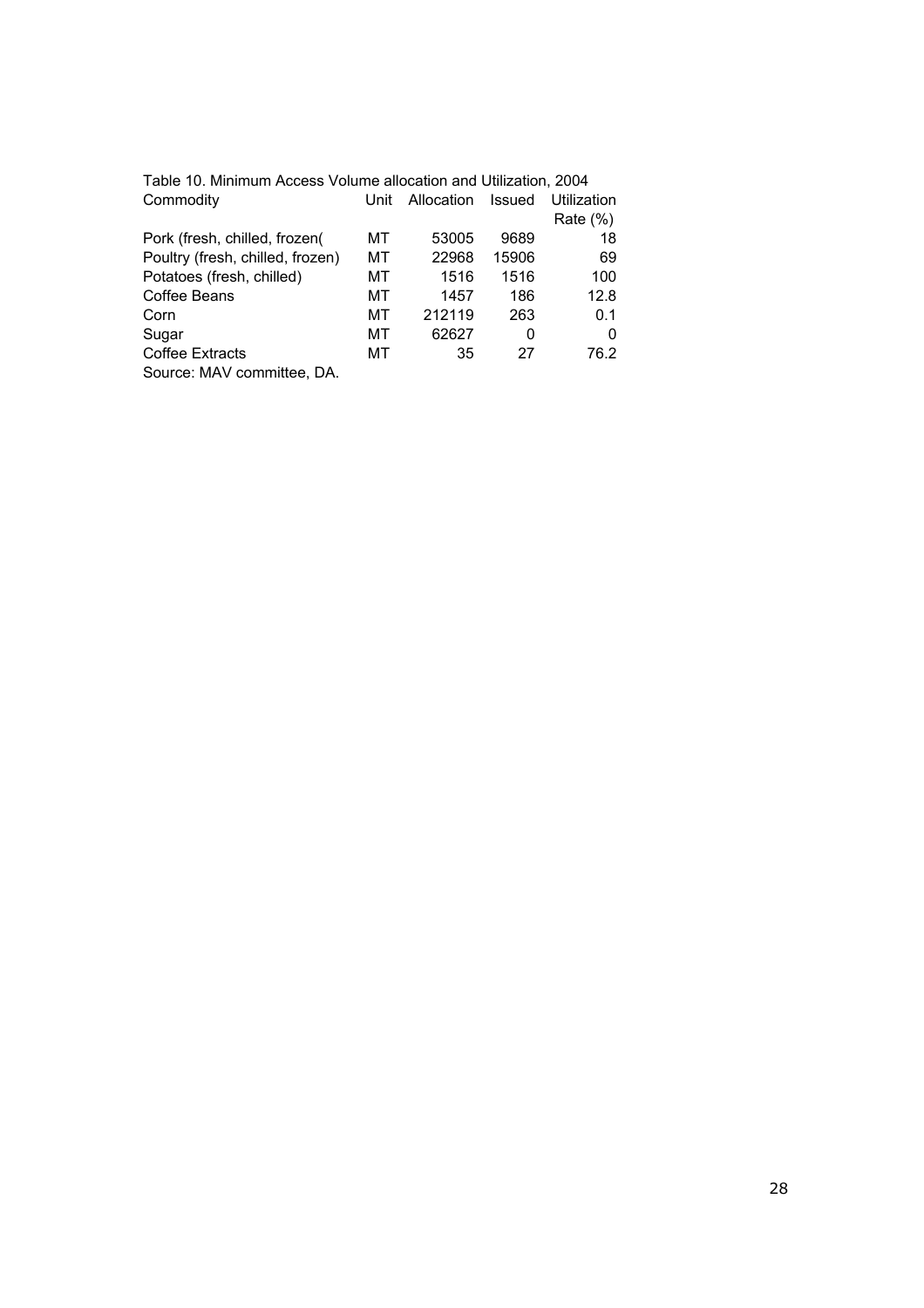| The important ratio ratio of solocida agricultural pr<br>Items |       | 2004  |       |       | 2005  |       |
|----------------------------------------------------------------|-------|-------|-------|-------|-------|-------|
|                                                                | $In-$ | Out-  |       | $In-$ | Out-  |       |
|                                                                | quota | quota | Other | quota | quota | Other |
| Live Animals*                                                  |       |       |       |       |       |       |
| Swine                                                          | 30    | 35    |       | 30    | 35    |       |
| Goats                                                          | 30    | 40    |       | 30    | 40    |       |
| Poultry                                                        |       |       |       |       |       |       |
| Fowls                                                          | 35    | 35    |       | 35    | 35    |       |
| Turkey                                                         | 35    | 40    |       | 35    | 40    |       |
| <b>Ducks</b>                                                   | 35    | 40    |       | 35    | 40    |       |
| Meat                                                           |       |       |       |       |       |       |
| <b>Bovine</b>                                                  | 10    | 10    |       | 10    | 10    |       |
| Swine                                                          | 30    | 40    |       | 30    | 40    |       |
| Chicken                                                        | 40    | 40    |       | 40    | 40    |       |
| Turkey                                                         |       |       |       |       |       |       |
| Whole (fresh,                                                  |       |       |       |       |       |       |
| chilled)                                                       | 40    | 40    |       | 40    | 40    |       |
| Whole (frozen)                                                 | 30    | 35    |       | 30    | 35    |       |
| <b>Ducks</b>                                                   | 40    | 40    |       | 40    | 40    |       |
| Vegetables                                                     |       |       |       |       |       |       |
| Potatoes (fresh chilled)                                       | 40    | 40    |       | 40    | 40    |       |
| Onions                                                         |       |       | 40    |       |       | 40    |
| Garlic                                                         |       |       | 40    |       |       | 40    |
| Cauliflowers                                                   |       |       | 25    |       |       | 25    |
| Cabbages                                                       |       |       | 40    |       |       | 40    |
| Lettuce                                                        |       |       | 25    |       |       | 25    |
| Carrots                                                        |       |       | 40    |       |       | 40    |
| Cassava                                                        |       |       | 40    |       |       | 40    |
| <b>Sweet Potato</b>                                            |       |       | 40    |       |       | 40    |
| Coffee                                                         |       |       |       |       |       |       |
| <b>Not Roasted</b>                                             |       |       |       |       |       |       |
| Not decaffeinated                                              | 30    | 40    |       | 30    | 40    |       |
| Decaffeinated                                                  | 40    | 40    |       | 40    | 40    |       |
| Roasted                                                        | 40    | 40    |       | 40    | 40    |       |
| Corn                                                           | 35    | 50    |       | 35    | 50    |       |
| Rice                                                           |       |       | 50    |       |       | 50    |

Table 11. Philippine Tariff Rates on selected agricultural products

Note: \* Only for animals not used for breeding purposes

Source: Tariff Commission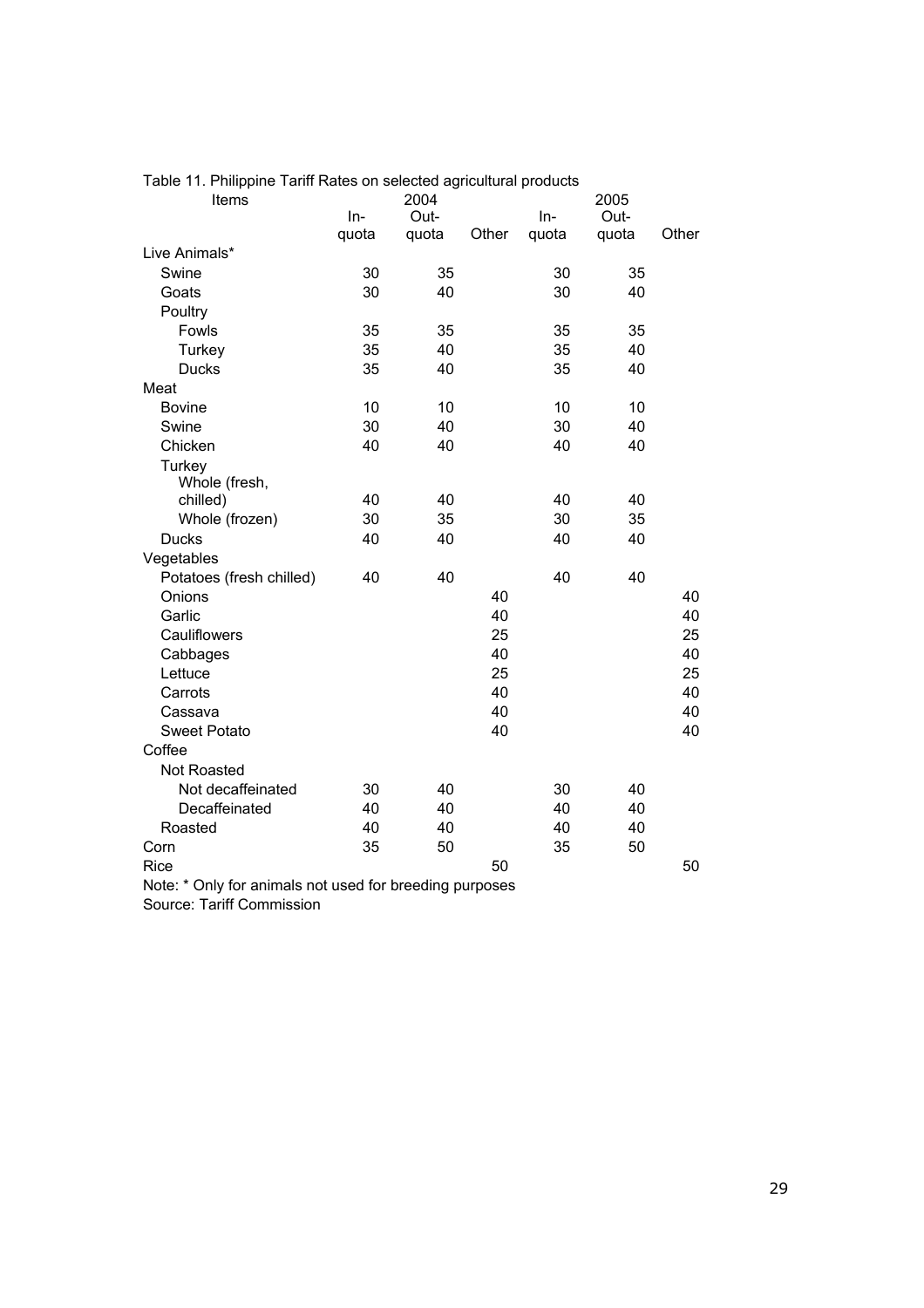| ππροπισ.                   |      |                      |      |                     |       |                     |
|----------------------------|------|----------------------|------|---------------------|-------|---------------------|
|                            |      | <b>Before Tariff</b> |      | <b>After Tariff</b> |       | <b>After Tariff</b> |
|                            |      | Per Unit Value       |      | Per Unit value      |       | Per Unit value      |
| Year                       |      | (\$/kg)              |      | (\$/kg)             |       | (Pesos/kg)          |
|                            | Cuts | Whole                | Cuts | Whole               | Cuts  | Whole               |
| 1995                       |      | 2.35                 |      | 3.29                |       |                     |
| 1996                       |      | 1.99                 |      | 2.78                |       | 72.97               |
| 1997                       | 0.79 | 1.31                 | 1.11 | 1.84                | 32.65 | 54.1                |
| 1998                       | 0.92 | 0.99                 | 1.28 | 1.39                | 52.39 | 56.93               |
| 1999                       | 0.61 | 0.68                 | 0.86 | 0.95                | 33.44 | 37.23               |
| 2000 (in qta)              | 0.57 | 0.6                  | 0.8  | 0.84                | 35.29 | 37.08               |
| 2001 (in qta)              | 0.61 | 0.49                 | 0.86 | 0.69                | 43.65 | 35.07               |
| 2002 (in qta)              | 0.55 | 0.71                 | 0.77 | 0.99                | 40.66 | 52.56               |
| 2002 (o-qta)               | 0.5  |                      | 0.69 |                     | 36.8  |                     |
| 2003 (in qta)              | 0.5  | 0.41                 | 0.7  | 0.57                | 38.43 | 31.57               |
| 2004(in-qta)               | 0.57 | 0.73                 | 0.8  | 1.02                | 44.58 | 56.96               |
| 2004 ave.                  |      |                      |      |                     |       |                     |
| <b>Domestic</b>            |      |                      |      |                     |       | $Low = 78.94$       |
| Wholesale                  |      |                      |      |                     |       | $High = 84.05$      |
| Source: NSO for trade data |      |                      |      |                     |       |                     |
| <b>BAS</b> for prices      |      |                      |      |                     |       |                     |
|                            |      |                      |      |                     |       |                     |

Table 12. Before and after tariff per unit values of chicken imports.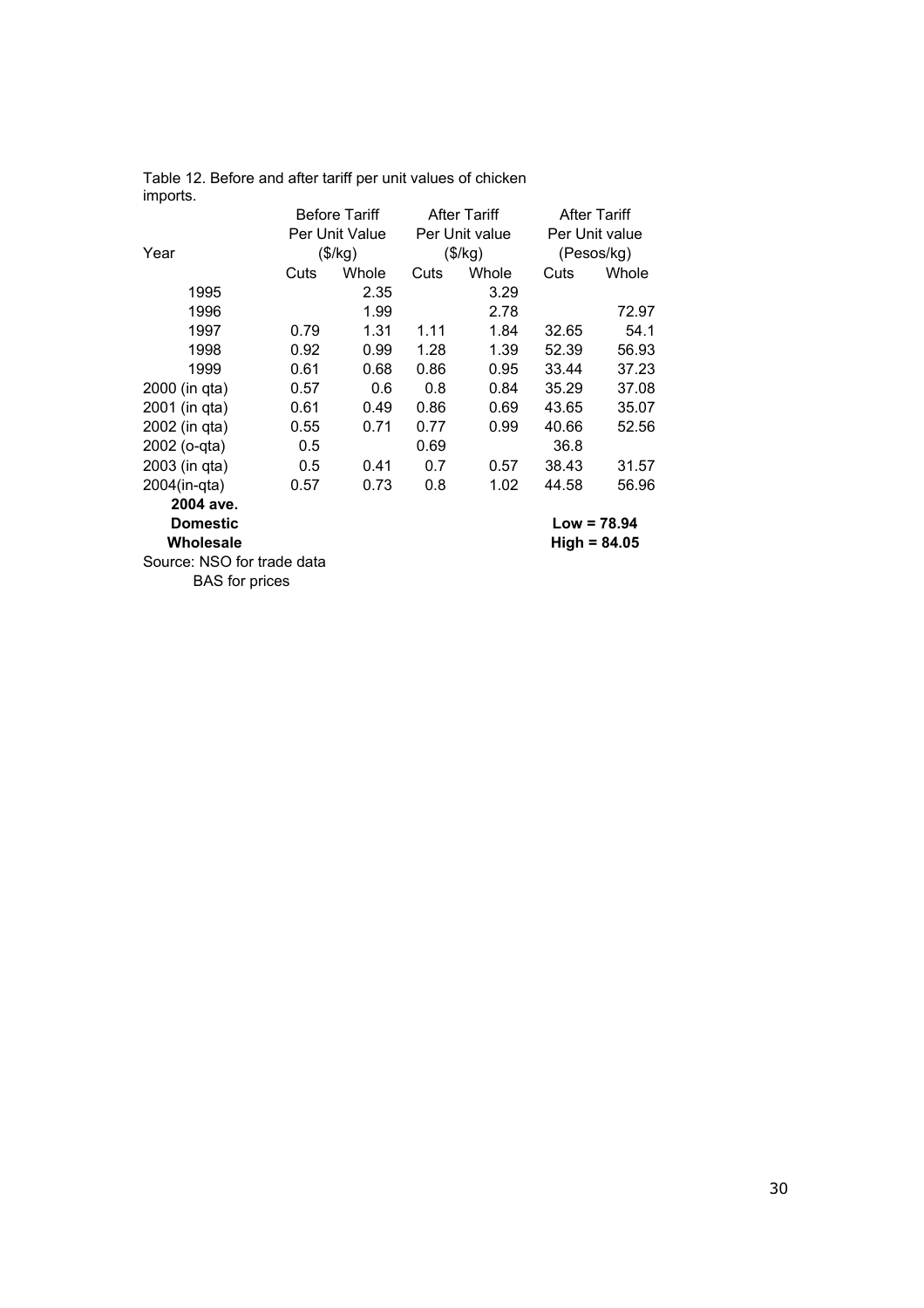|  |  |  | Table 13. US Tariff rates on selected agricultural products. |  |  |
|--|--|--|--------------------------------------------------------------|--|--|
|--|--|--|--------------------------------------------------------------|--|--|

|                              | <b>Tariff</b>  | <b>Tariff Rate</b> |                |
|------------------------------|----------------|--------------------|----------------|
| <b>Commodity</b>             | <b>Heading</b> | Rate               | <b>Special</b> |
|                              |                | 1.1606             |                |
| Sugar                        | 1701.11.05     | cents/kg           | A*             |
| Coconut oil                  | 1513.11.00     | Free               |                |
| Dessicated coconut           | 0801.11.00     | Free               |                |
| Soybean oil                  | 1507.10.00     | 19.10%             |                |
| Pineapples (bulk)            | 0804.30.20     | 0.51/kg            | A+             |
| Pineapples (crate)           | 0804.30.40     | 1.14/kg            | A              |
| <b>Bananas</b>               | 0803.00.20     | Free               |                |
| Plantains (dried)            | 0803.00.40     | 1.40%              | A+             |
| Mangoes (fresh)              | 0804.50.60     | 6.6 cnts/kg        | A              |
| Mangoes (dried)              | 0804.50.80     | 1.5 cents/kg       | Α              |
| Avocados                     | 0804.40.00     | 11.2 cents/kg      | A              |
| Durian                       | 0810.60.00     | 2.20%              | A+             |
| Papayas                      | 0807.20.00     | 11.20%             | $A+$           |
| Fish                         |                |                    |                |
| Live                         | 0301.91.00     | Free               |                |
| Tuna (chilled, fresh, frozen | 0302.32.00     | Free               |                |
| Tilapia                      | 0303.79.20     | Free               |                |
| Lobsters                     | 0306.12.00     | Free               |                |
| Shrimps and Prawns           | 0306.22.00     | Free               |                |
| Crab Meat                    | 0306.14.20     | 7.50%              | $A+$           |
| Other crab                   | 0306.14.40     | Free               |                |
| Oysters                      | 0307.10.00     | Free               |                |
| <b>Mussels</b>               | 0307.49.00     | Free               |                |
| Squid                        | 0307.49.00     | Free               |                |
| Snails                       | 0307.60.00     | 5%                 | A+             |
| Canned tuna (in oil)         | 1604.14.10     | 35%                | A+             |
| Canned tuna (not in oil)     | 1604.14.22     | 6%                 | A+             |
| Other canned fish            | 1604.14.30     | 13%                | A+             |
| <b>Fruit Purees</b>          |                |                    |                |
| Mango                        | 2007.99.50     | 1.30%              | A              |
| Papaya                       | 2007.99.55     | 14%                | A+             |
| Pineapple (preserved)        | 2008.20.00     | 1.35 cents/kg      |                |
| Pineapple (juice)            | 2009.41.00     | 4.24/liter         | $(A+)$         |

Source: USITC: http://hotdocs.usitc.gov/tariff\_chapters\_current/toc.html

**A =** articles that are generally GSP-eligible for GSP-eligible developing countries.

**A+ =** articles that are GSP-eligible only for imports from the developing countries

identified as Least Developed Beneficiary Developing Countries.

**A\* =** articles that are GSP-eligible except for imports from one or more specific countries that have lost GSP eligibility for that article.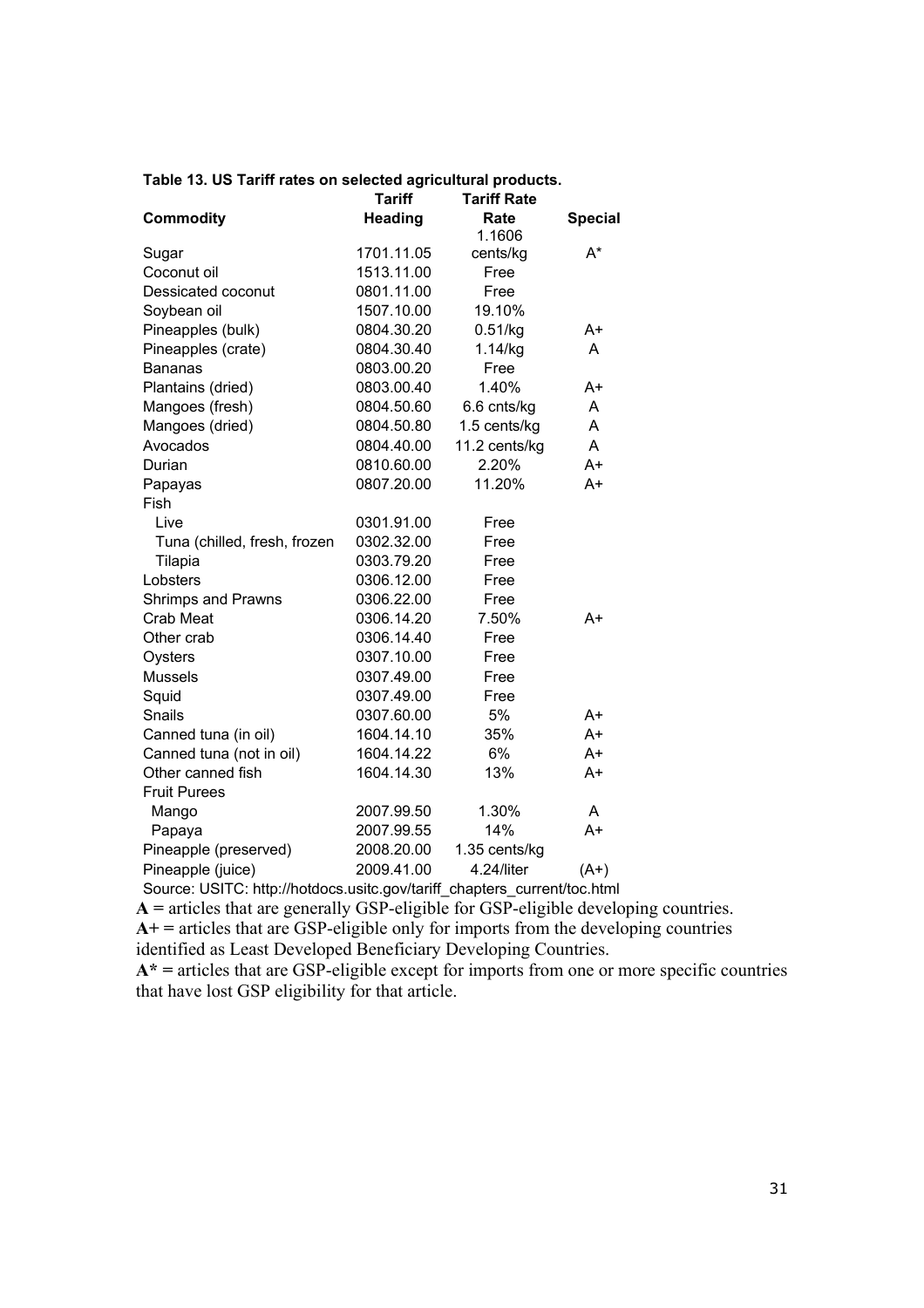|      |        |        |        | Commodity and percent anocation |        |        |        |        |
|------|--------|--------|--------|---------------------------------|--------|--------|--------|--------|
| Year | Total  | Wheat  | Corn   | Sorghum                         | Barley | Oats   | Cotton | Rice   |
|      | 100    | 26.26  | 46.22  | 5.11                            | 2.16   | 0.15   | 11.63  | 8.47   |
| 1996 | 5.5700 | 1.4627 | 2.5745 | 0.2846                          | 0.1203 | 0.0084 | 0.6478 | 0.4718 |
| 1997 | 5.3850 | 1.4141 | 2.4889 | 0.2752                          | 0.1163 | 0.0081 | 0.6263 | 0.4561 |
| 1998 | 5.8000 | 1.5231 | 2.6808 | 0.2964                          | 0.1253 | 0.0087 | 0.6745 | 0.4913 |
| 1999 | 5.6030 | 1.4713 | 2.5897 | 0.2863                          | 0.1210 | 0.0084 | 0.6516 | 0.4746 |
| 2000 | 5.1300 | 1.3471 | 2.3711 | 0.2621                          | 0.1108 | 0.0077 | 0.5966 | 0.4345 |
| 2001 | 4.1300 | 1.0845 | 1.9089 | 0.2110                          | 0.0892 | 0.0062 | 0.4803 | 0.3498 |
| 2002 | 4.0080 | 1.0525 | 1.8525 | 0.2048                          | 0.0866 | 0.0060 | 0.4661 | 0.3395 |
|      |        |        |        |                                 |        |        |        |        |

Table 14. Total amount of contract payments (billion US\$), and allocation by commodities. Commodity and percent allocation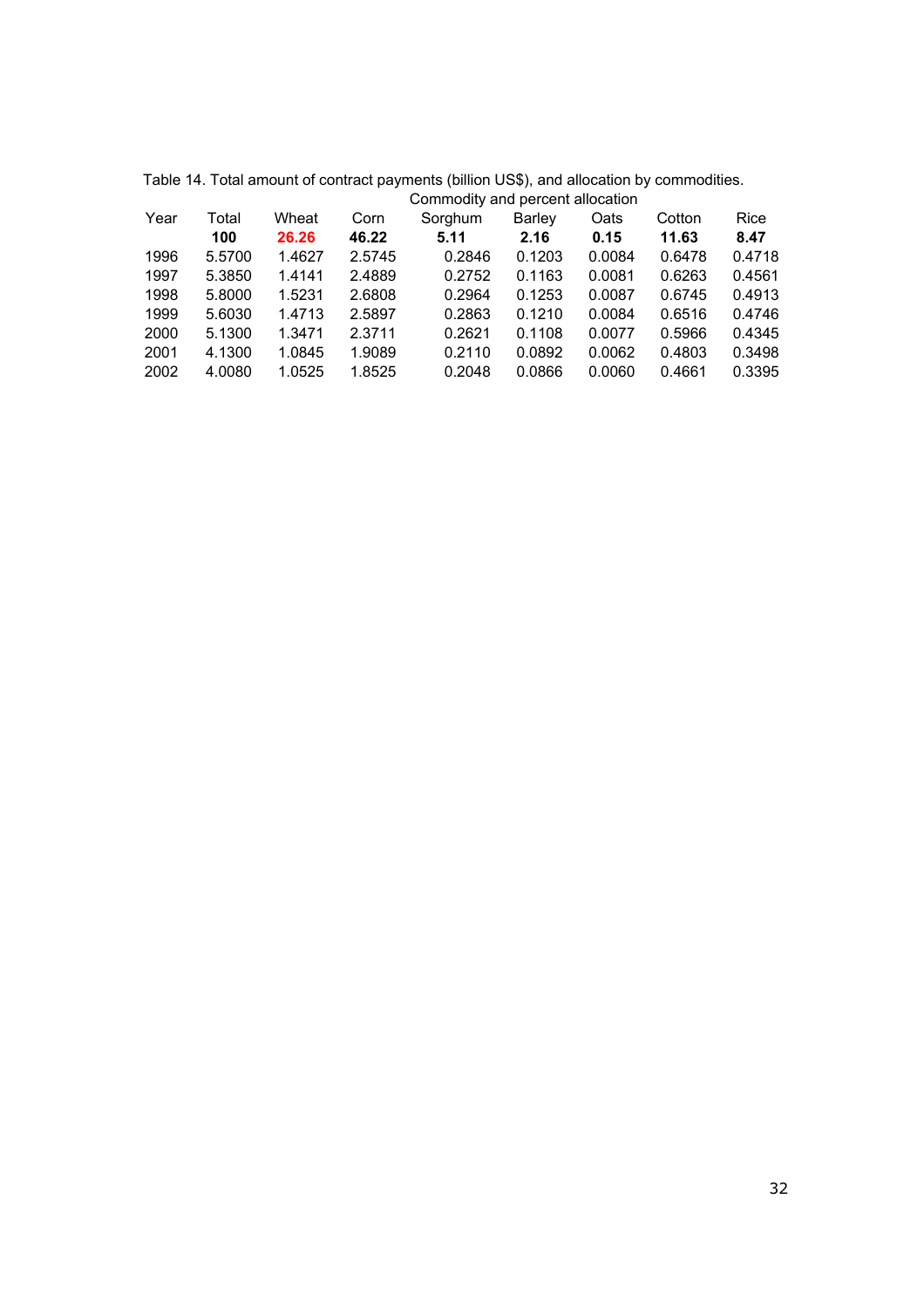| <b>Items</b>                                                                 | Corn   | <b>Soybeans</b> | <b>Wheat</b> |
|------------------------------------------------------------------------------|--------|-----------------|--------------|
| <b>Direct Payments</b>                                                       |        |                 |              |
| 1. Payment Rate                                                              | 0.28   | 0.44            | 0.52         |
| 2.Base Acres                                                                 | 812.44 | 687.56          | 150          |
| 3. Direct Payment Yield                                                      | 120    | 35.44           | 58           |
| 4. Adjustment Factor                                                         | 0.85   | 0.85            | 0.85         |
| Total Direct Payments (1)x(2)x(3)x(4)                                        | 23203  | 9114            | 3845         |
| Direct Payments per Base Acre                                                | 28.56  | 13.26           | 25.65        |
| <b>CCP Payment Calculations</b>                                              | Corn   | <b>Soybeans</b> | Wheat        |
| 5. Target Price                                                              | 2.6    | 5.8             | 3.86         |
| 6. Direct Payments Rate                                                      | 0.28   | 0.44            | 0.52         |
| 7. Effective Target Price (5)-(6)                                            | 2.32   | 5.36            | 3.34         |
| 8. 12-month Marketing Year Price                                             | 2.05   | 4.75            | 2.85         |
| 9. Loan Rate                                                                 | 1.98   | 5               | 2.8          |
| 10. Higher of (8) or (9)                                                     | 2.05   | 5               | 2.85         |
| 11.CCP payment Rate (7)-(10)                                                 | 0.27   | 0.36            | 0.49         |
| 12. Base Acres (Same as (2) above)                                           | 812.44 | 687.56          | 150          |
| 13.CCP payments Yield                                                        | 141    | 42.31           | 69.73        |
| 14. Adjustment Factor                                                        | 0.85   | 0.85            | 0.85         |
| Total CCP Payments (11)x(12)x(13)x(14)                                       | 26290  | 8901            | 4356         |
| CCP payments per Base Acre                                                   | 32.36  | 12.95           | 29.04        |
| <b>LDP Calculations</b>                                                      | Corn   | <b>Soybeans</b> | Wheat        |
| 15. Planted Area                                                             | 825    | 700             | 125          |
| 16. Actual Yield                                                             | 155    | 51              | 73           |
| 17. County Loan Rate                                                         | 2.01   | 5.14            | 2.83         |
| 18. Posted County Price on Exercise Date                                     | 1.92   | 4.54            | 2.84         |
| 19. LDP Rate (17)-(18)                                                       | 0.09   | 0.6             | 0            |
| Total LDP ayment (15)x(16)x(19)                                              | 11509  | 21420           | 0            |
| LDP Payments Per planted Acre                                                | 13.95  | 30.6            | $\mathbf 0$  |
|                                                                              | Corn   | <b>Soybeans</b> | Wheat        |
| <b>Total Payments</b>                                                        | 61002  | 39436           | 8201         |
| <b>Total Payments per Planted Acre</b>                                       | 73.94  | 56.34           | 65.61        |
| Total Payments per harvested Bushel (US\$)                                   | 0.48   | 1.1             | 0.9          |
| (Pesos/kilogram)                                                             | 1.05   | 2.27            | 1.85         |
| <b>Effective Price Received on Current Production</b><br>Source: Gray (2002) | 2.4    | 5.64            | 3.74         |

#### **Table 15. Government Payments Calculator (2002 Farm Bill)**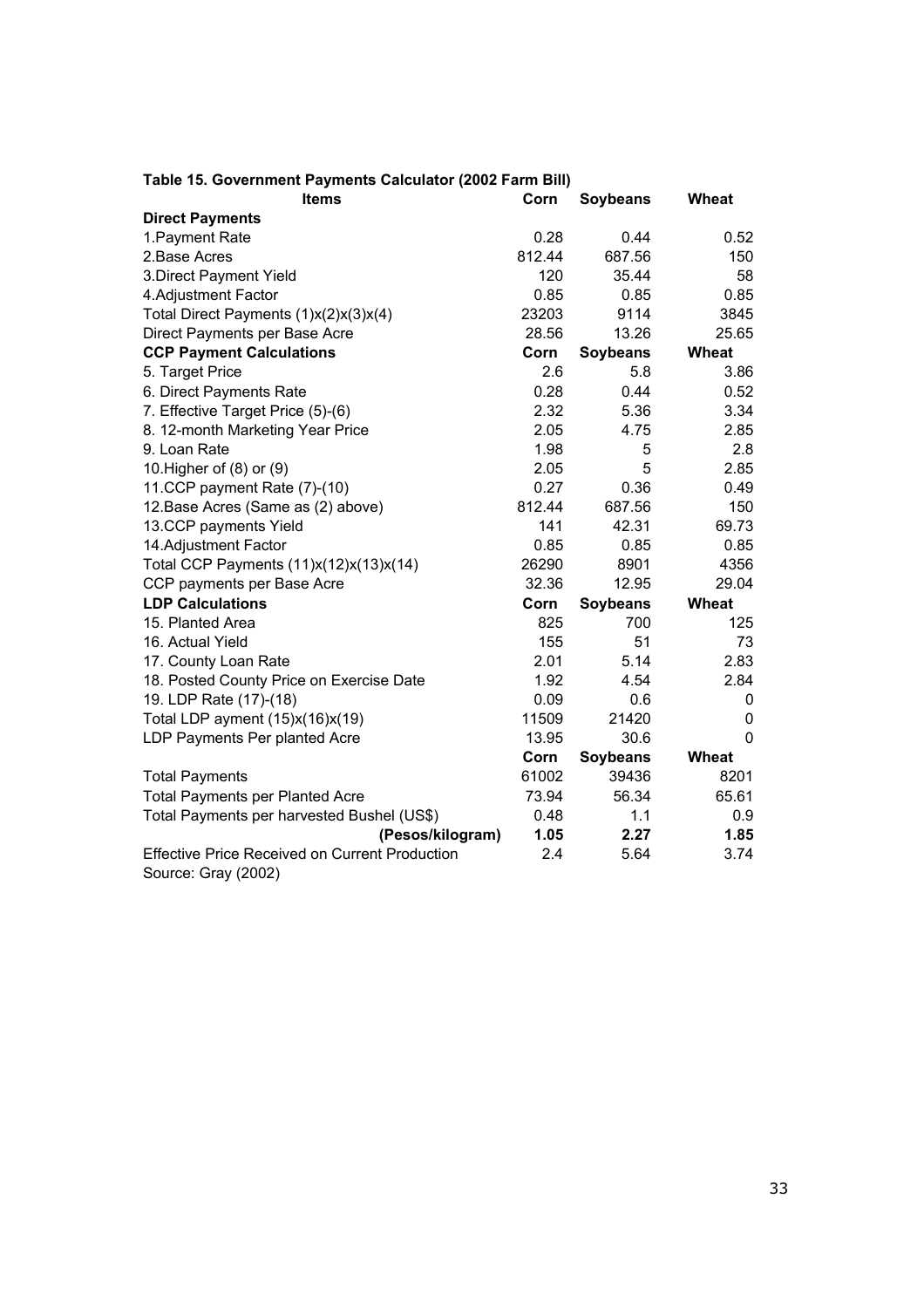| Year         | Amount<br>$($ \$ 'M) | <b>Commodities</b>                       | <b>Specific Purpose</b>                                                                |
|--------------|----------------------|------------------------------------------|----------------------------------------------------------------------------------------|
| 1991         | 15                   | Soybean meal                             | National budget support                                                                |
| 1992         | 20                   | Soybean meal                             | National budget support                                                                |
| 1993         | 20                   | Soybean meal                             | For Medium-Term Livestock<br>Development Program                                       |
| 1994         | 15                   | Soybean meal                             | For Medium-Term Livestock<br>Development Program                                       |
| 1998         | 10                   | Soybean meal                             | For agricultural programs<br>and projects                                              |
| 1999         | 30                   | Soybean meal,<br>sorghum and rice        | For agricultural programs under<br>the 10-point Agenda in Agriculture<br>and Fisheries |
| 2000         | 40                   | Soybean meal<br>and rice                 | For agriculture and fisheries<br>modernization programs                                |
| 2001         | 40                   | Soybean meal, corn<br>rice and feed peas | For agriculture and fisheries<br>modernization programs                                |
| <b>Total</b> | 190                  |                                          |                                                                                        |

Table 16. PL 480 Title I availed by the Philippines, 1991-2001.

NAFC, DA website.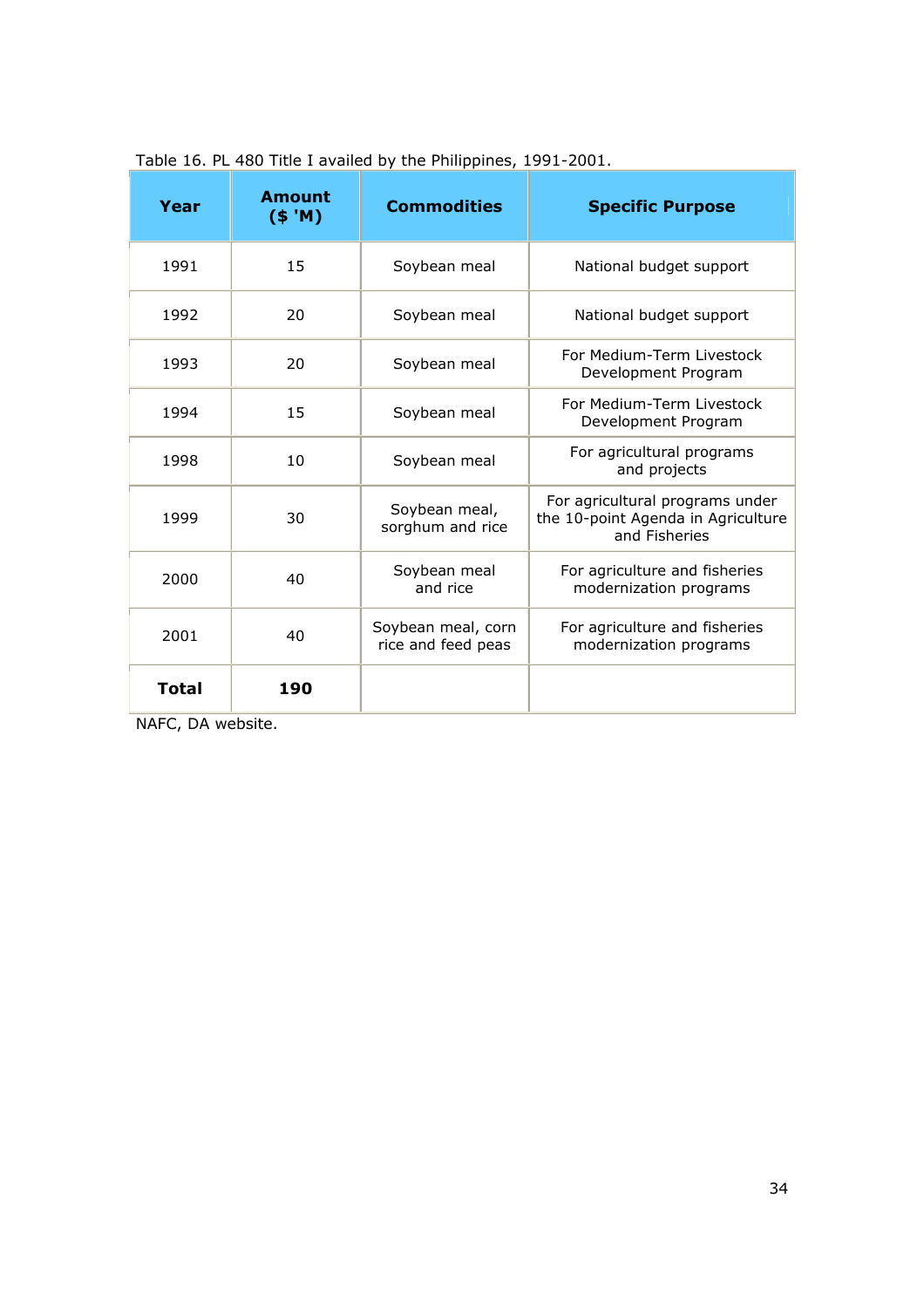Table 17. Potential US FTAs and sugar TRQ allocation

|                            |            |                        | US         |
|----------------------------|------------|------------------------|------------|
| Country                    | Production | Exports<br>metric tons | allocation |
| North and Central America  |            |                        |            |
| Mexico                     | 5135000    | 182000                 | 7258       |
| Canada                     | 50000      | 14000                  | 0          |
| Carrebian                  |            |                        |            |
| <b>Barbados</b>            | 47000      | 41000                  | 7371       |
| Dominican Republic         | 465000     | 185000                 | 185335     |
| Haiti                      | 10000      | 0                      | 7258       |
| Jamaica                    | 175000     | 138000                 | 11583      |
| St. Kitts and Nevis        | 24000      | 18000                  | 7258       |
| <b>Trinidad and Tobago</b> | 102000     | 68000                  | 7371       |
| Costa Rica                 | 385000     | 155000                 | 15796      |
| El Salvador                | 476000     | 255000                 | 27379      |
| Guatemala                  | 1821000    | 1327000                | 50546      |
| Honduras                   | 332000     | 78000                  | 10530      |
| Nicaragua                  | 361000     | 179000                 | 22114      |
| <b>Belize</b>              | 120000     | 102000                 | 11583      |
| Panama                     | 165000     | 55000                  | 30538      |
| South America              |            |                        |            |
| Argentina                  | 1633000    | 206000                 | 45281      |
| <b>Bolivia</b>             | 368000     | 116000                 | 8424       |
| <b>Brazil</b>              | 22187000   | 12750000               | 152691     |
| Colombia                   | 2458000    | 1103000                | 25273      |
| Ecuador                    | 492000     | 52000                  | 11583      |
| Guyana                     | 294000     | 261000                 | 12636      |
| Paraguay                   | 110000     | 21000                  | 7258       |
| Peru                       | 960000     | 41000                  | 43175      |
| Uruguay                    | 140000     | 21000                  | 7258       |
| <b>Other Countries</b>     |            |                        |            |
| South Africa               | 2709000    | 1395000                | 24221      |
| Swaziland                  | 542000     | 516000                 | 16580      |
| Australia                  | 4971000    | 3913000                | 87402      |
| Thailand                   | 6030000    | 4085000                | 14743      |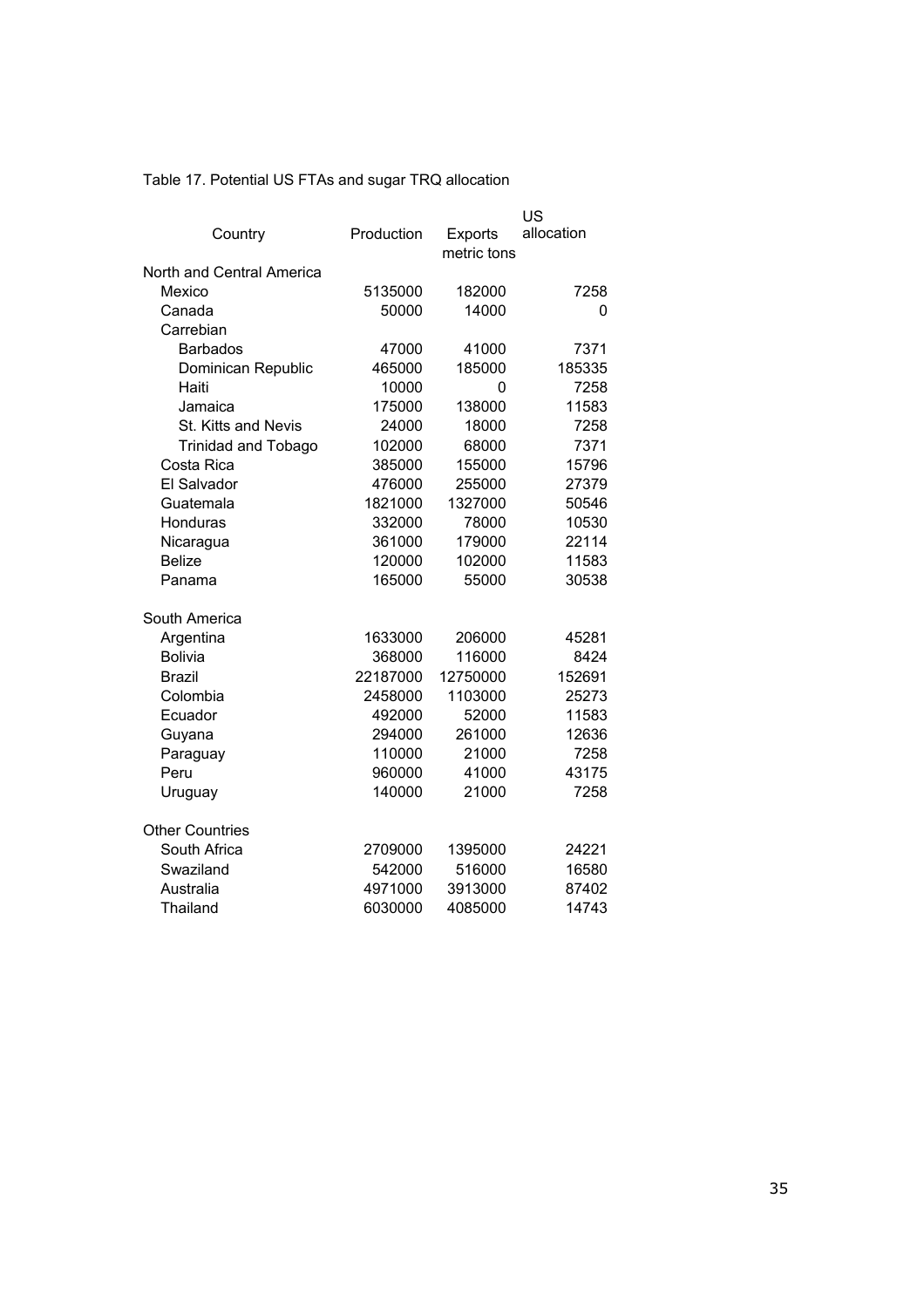**Annex A Carrageenan: Description and List of Applications** 



Carrageenan is a hydrocolloid extracted from red seaweeds. Refined carrageenan undergoes an elaborate process that involves drying, cleaning, bagging, dissolving, filtration, precipitation and grinding into powder. The natural grade carrageenan, however, is not dissolved.

It is an effective agent used in the processing of sausages, ham, hamburger, chocolate milk, ice cream, frozen desserts, low-fat cheese, milk pudding, salad dressing, beverage mixes, toothpaste, gummy candies, pet foods, air freshner gels, dessert gel, cough syrup, hard capsules and even beer.

Below is a list of applications of carrageenan.

# *FOOD APPLICATION*

| Beer/Wine/ Vinegar   | -accelerates and improves clarity.                                  |
|----------------------|---------------------------------------------------------------------|
| Chocolate Milk Drink | -stabilizes and improves viscosity.                                 |
| Ice cream            | -prevents ice crystals formation.<br>-enhances excellent mouthfeel. |
| Flans/Dessert Gel    | -enhances flavor release and excellent mouthfeel                    |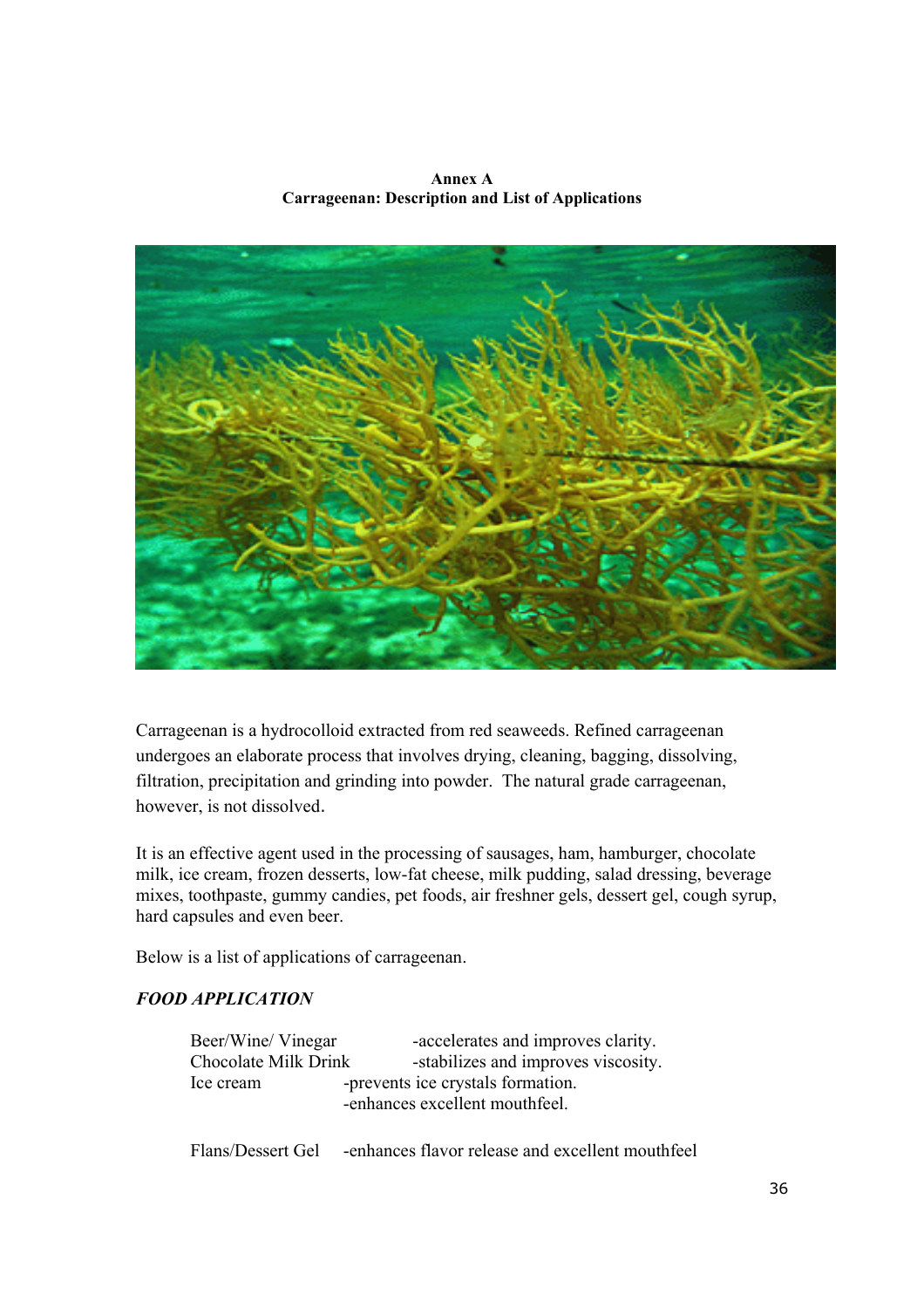| Sauces and Dressings | -thickens and improves viscosity. |
|----------------------|-----------------------------------|
|                      |                                   |

# *PROCESSED MEAT*

| <b>Beef Patty</b> | -substitutes fat, retains moisture and increase yield. |
|-------------------|--------------------------------------------------------|
| Luncheon Meat     | -prevents fat separation serves as a meat extender.    |
| Poultry and Ham   | -controls dehydration of frozen poultry, enhances      |
|                   | juiciness and increases yield.                         |

# *NON-FOOD APPLICATION*

| Petfood       | - binder                                             |
|---------------|------------------------------------------------------|
|               | Canned meat and fish -gelling and stabilizing agent. |
| Toothpaste    | -stabilizer.                                         |
| Air freshener | -gelling agent.                                      |

Source:

http://home.howstuffworks.com/framed.htm?parent=question315.htm&url=http://philexp ort.org/members/siap/intro.htm.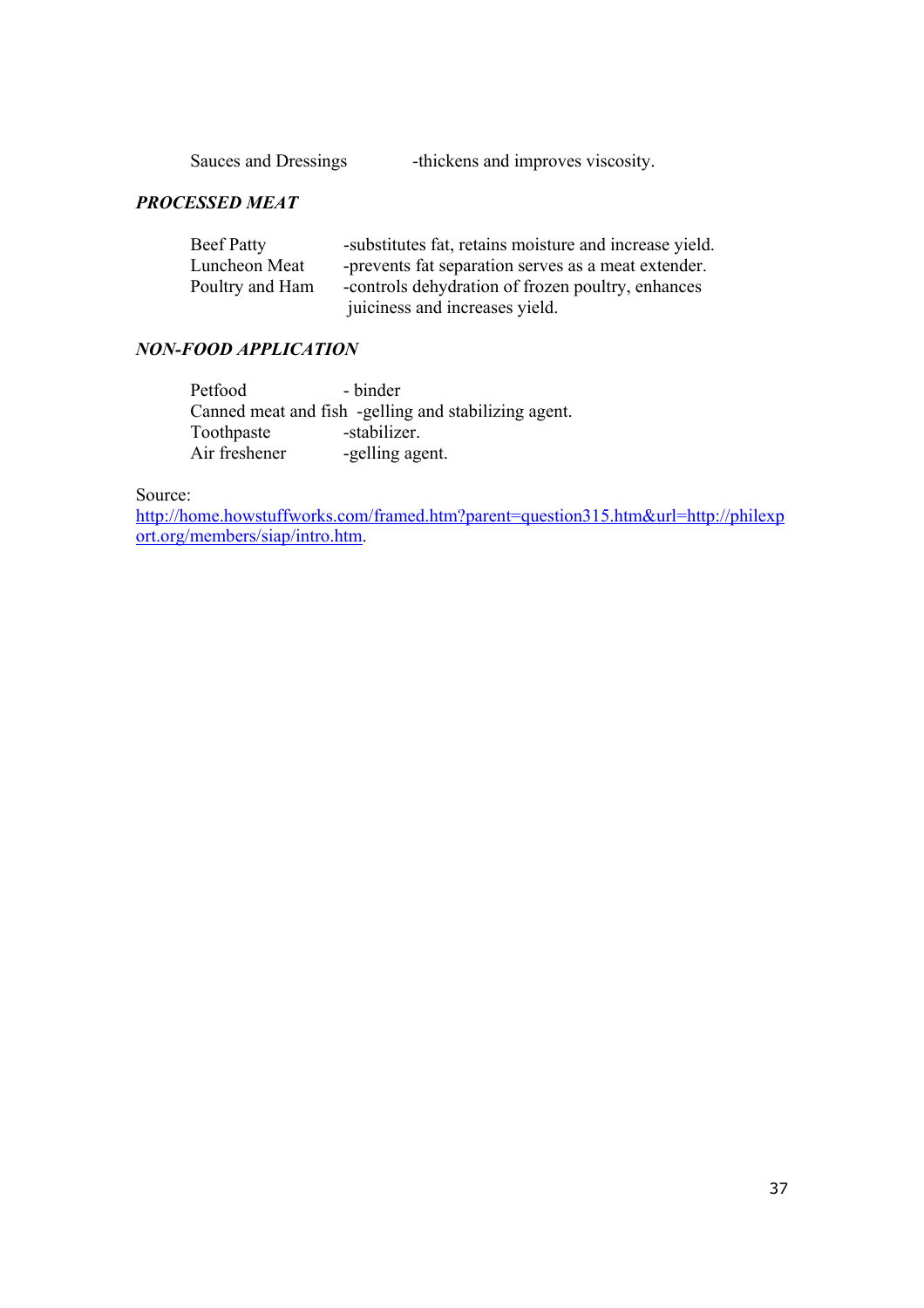#### **Annex B Mango Export Requirements**:

Sec. 319.56-2ii Administrative instructions: conditions governing the entry of mangoes from the Philippines.

 Mangoes (fruit) (Mangifera indica) may be imported into the United States from the Philippines only under the following conditions:

- (a) Limitation of origin. The mangoes must have been grown on the island of Guimaras, which the Administrator has determined meets the criteria set forth in Sec.  $319.56-2(e)(4)$  and Sec.  $319.56-2(f)$  with regard to the mango seed weevil (Sternochetus mangiferae).
- (b) (b) Treatment. The mangoes must be subjected to the following vapor heat treatment for fruit flies of the genus Bactrocera. The treatment must be conducted in the Philippines under the supervision of an inspector.

 (1) Size the fruit before treatment. Place temperature probes in the center of the large fruits.

 (2) Raise the temperature of the fruit by saturated water vapor at 117.5 deg.F (47.5 deg.C) until the approximate center of the fruit reaches 114.8 deg.F (46 deg.C) within a minimum of 4 hours.

 (3) Hold fruit temperature at 114.8 deg.F (46 deg.C) for 10 minutes.

 (4) During the run-up time, temperature should be recorded from each pulp sensor once every 5 minutes. During the 10 minutes holding time, temperature should be recorded from each pulp sensor every minute. During the last hour of the treatment, which includes the 10 minute holding time, the relative humidity must be maintained at a level of 90 percent or higher. After the fruit are treated, air cooling and/or drench cooling are optional.

 (c) APHIS inspection. Mangoes from the Philippines are subject to inspection under the direction of an inspector, either in the Philippines or at the port of first arrival in the United States. Mangoes inspected in the Philippines are subject to reinspection at the port of first arrival in the United States as provided in Sec. 319.56- 6.

 (d) Labeling. Each box of mangoes must be clearly labeled in accordance with Sec. 319.56-2(g).

 (e) Phytosanitary certificate. Each shipment of mangoes must be accompanied by a phytosanitary certificate issued by the Republic of the Philippines Department of Agriculture that contains additional declarations stating that the mangoes were grown on the island of Guimaras and have been treated for fruit flies of the genus Bactrocera in accordance with paragraph (b) of this section.

(f) Trust Fund Agreement. Mangoes that are treated or inspected in